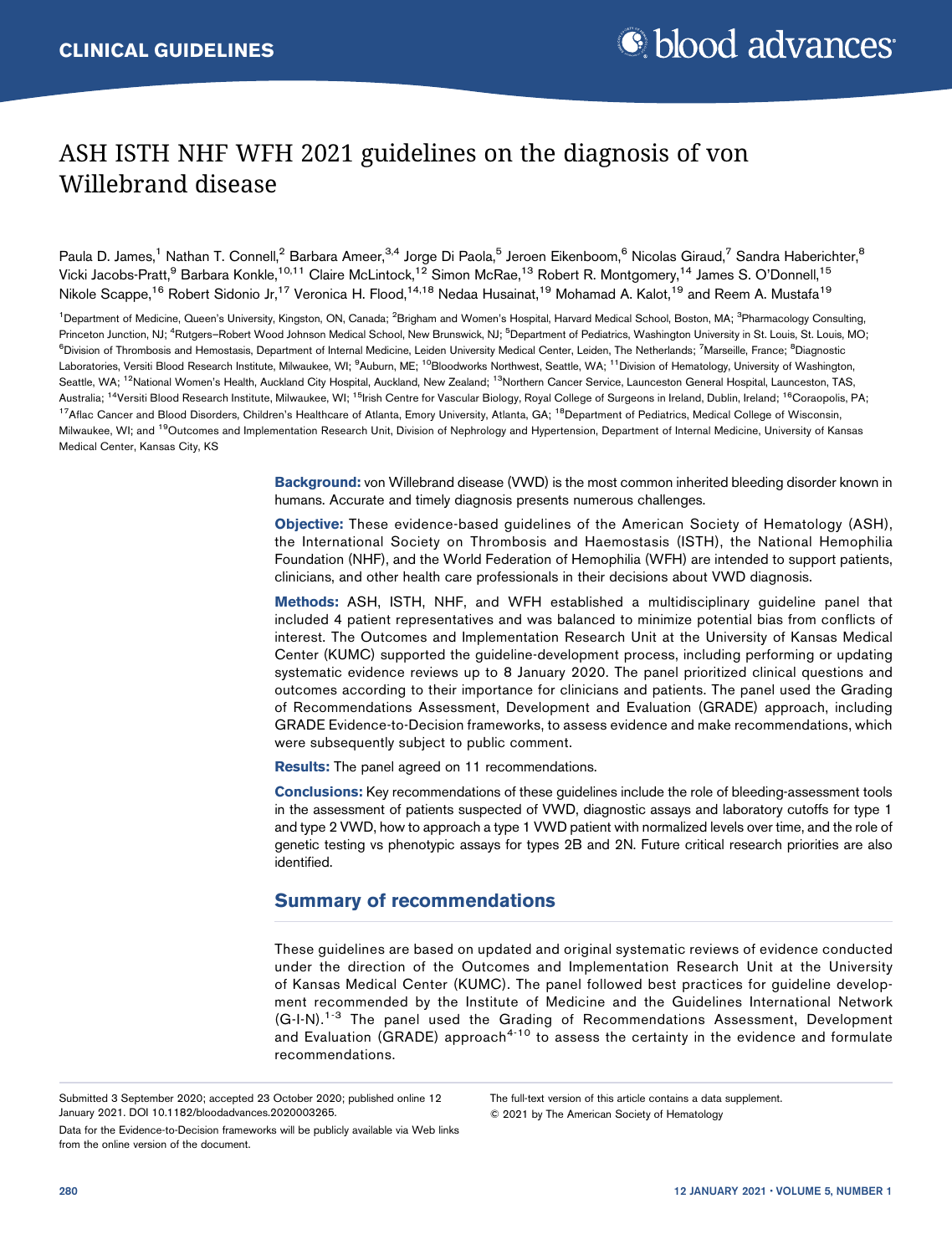

Figure 1. An overall algorithm addressing the diagnosis of VWD. The numbers in the yellow circles correspond to guideline questions. VWF levels refer to VWF antigen (VWF:Ag) and/or platelet-dependent VWF activity. The algorithm says VWF level 30 to 50 for simplicity; this refers to VWF levels of 0.30 to 0.50 IU/mL, with the caveat that the lower limit of the normal range as determined by the local laboratory should be used if it is <0.50 IU/mL. \*Men and children, referred to a hematologist and/or first-degree relative affected with VWD. BS, bleeding score; CBC, complete blood count; DDAVP, desmopressin; FVIII, factor FVIII; FVIII:C, FVIII coagulant activity; PT, prothrombin time; PTT, partial thromboplastin time; r/o, rule out; TT, thrombin time; VWF:CB/Ag, ratio of VWF collagen binding to antigen; VWF:FVIIIB, VWF FVIII binding.

von Willebrand disease (VWD) is a common, inherited bleeding disorder. The current classification includes types 1 and 3, which are characterized by quantitative deficiencies of von Willebrand factor (VWF), as well as types 2A, 2B, 2M, and 2N, which are qualitative variants. Clinically, VWD patients experience excessive mucocutaneous bleeding, including heavy menstrual bleeding, epistaxis, easy bruising, prolonged bleeding from minor wounds and the oral cavity, and gastrointestinal bleeding, as well as bleeding after dental work, childbirth, and surgery, with musculoskeletal bleeding also seen in the most severe cases. Treatment includes adjunctive therapies, such as tranexamic acid, and therapies that directly increase the levels of VWF, such as desmopressin and VWF concentrates. The accurate and timely diagnosis of VWD remains a challenge for clinicians and patients.

Please see Figure 1 for an overall algorithm addressing the diagnosis of VWD.

# Interpretation of strong and conditional recommendations

The strength of a recommendation is expressed as either strong ("the guideline panel recommends..."), or conditional ("the guideline panel suggests…") and has the following interpretation: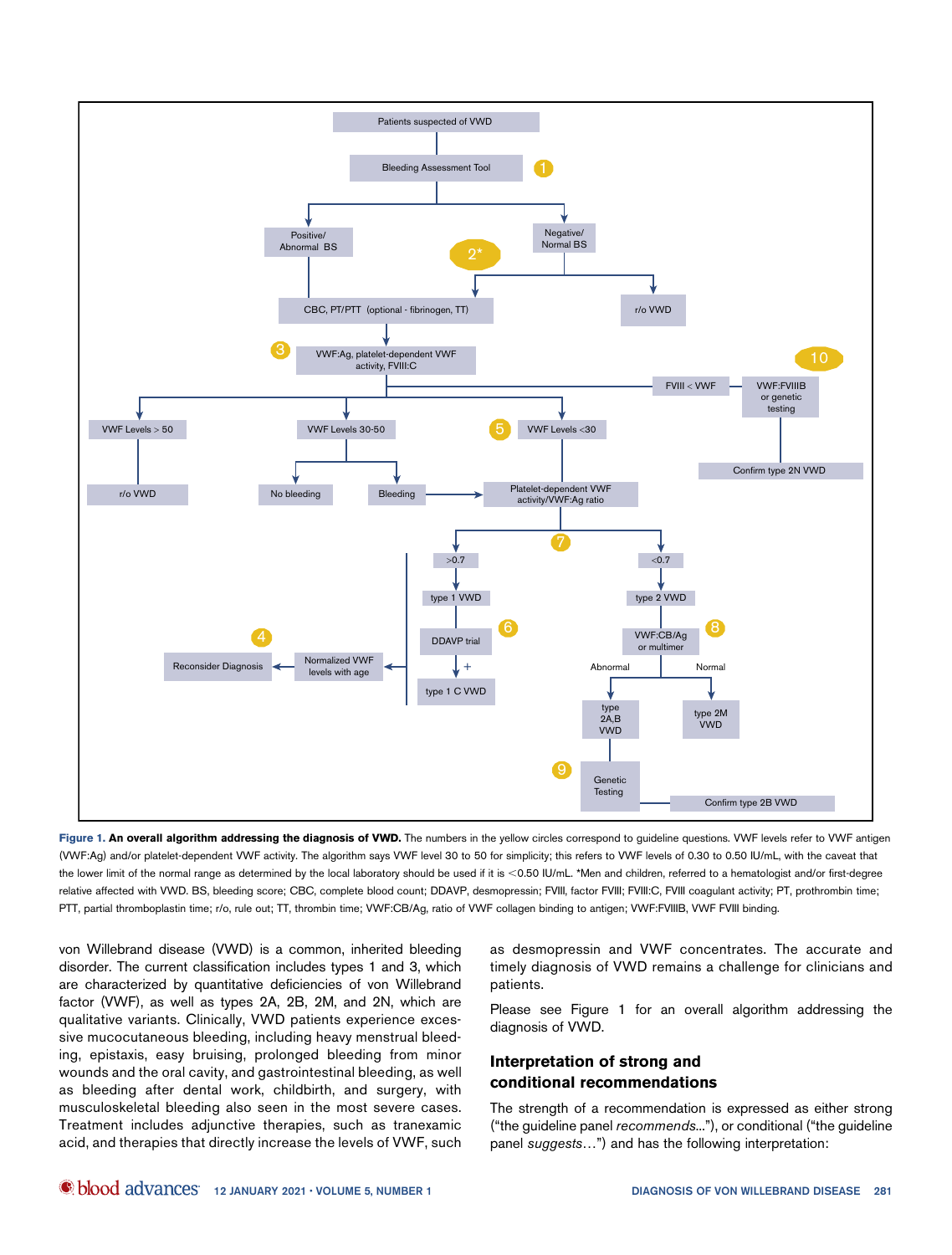#### Strong recommendation

- For patients: Most individuals in this situation would want the recommended course of action, and only a small proportion would not.
- For clinicians: Most individuals should follow the recommended course of action. Formal decision aids are not likely to be needed to help individual patients make decisions consistent with their values and preferences.
- For policy makers: The recommendation can be adopted as policy in most situations. Adherence to this recommendation according to the guideline could be used as a quality criterion or performance indicator.
- For researchers: The recommendation is supported by credible research or other convincing judgments that make additional research unlikely to alter the recommendation. On occasion, a strong recommendation is based on low or very low certainty in the evidence. In such instances, further research may provide important information that alters the recommendations.

#### Conditional recommendation

- For patients: The majority of individuals in this situation would want the suggested course of action, but many would not. Decision aids may be useful in helping patients to make decisions consistent with their individual risks, values, and preferences.
- For clinicians: Recognize that different choices will be appropriate for individual patients and that you must help each patient arrive at a management decision consistent with their values and preferences. Decision aids may be useful in helping individuals to make decisions consistent with their individual risks, values, and preferences.
- For policy makers: Policy making will require substantial debate and involvement of various stakeholders. Performance measures about the suggested course of action should focus on whether an appropriate decision-making process is duly documented.
- For researchers: This recommendation is likely to be strengthened (for future updates or adaptation) by additional research. An evaluation of the conditions and criteria (and the related judgments, research evidence, and additional considerations) that determined the conditional (rather than strong) recommendation will help identify possible research gaps.

### Interpretation of good practice statements

As described by the GRADE Guidance Group, good practice statements endorse interventions or practices that the guideline panel agreed have unequivocal net benefit yet may not be widely recognized or used.<sup>11</sup> Good practice statements in these guidelines are not based on a systematic review of available evidence. Nevertheless, they may be interpreted as strong recommendations.

### Recommendations

**Bleeding-assessment tools.** [RECOMMENDATION 1](#page-8-0). For patients with a low probability of VWD (eg, seen in the primary care setting), the

panel recommends using a validated bleeding-assessment tool (BAT) as an initial screening test to determine who needs specific blood testing over nonstandardized clinical assessment (strong recommendation based on moderate certainty in the evidence from diagnostic accuracy studies  $\oplus \oplus \oplus \odot$ ).

#### Remarks:

- This recommendation applies predominantly to adult women, as the data supporting the use of a BAT as a screening tool is strongest in this patient group.
- The quality of nonstandardized clinical assessment will vary among the users of these guidelines.
- Specific blood testing for VWD refers to VWF antigen (VWF: Ag), platelet-dependent VWF activity (eg, VWF glycoprotein IbM [VWF:GPIbM]), and factor VIII (FVIII) coagulant activity (FVIII:C).

[RECOMMENDATION 2](#page-8-0). For patients with an intermediate probability of VWD (eg, referred to a hematologist), the panel suggests against relying on a BAT to decide whether to order specific blood testing (conditional recommendation based on moderate certainty in the evidence from diagnostic accuracy studies  $\oplus \oplus \oplus \odot$ ).

### Remarks:

- This recommendation addresses patients with an intermediate VWD pretest probability ( $\sim$  20%) corresponding to those typically referred for hematology evaluation because of an abnormal personal bleeding history or abnormal initial laboratory tests (eg, prolonged activated partial thromboplastin time [aPTT]) (including men and children).
- Beyond their utility as a screening test in the primary care setting, BATs can be used in the referral setting to assess and document the severity of bleeding and can be used in conjunction with specific blood testing as part of the initial diagnostic approach.
- Specific blood testing for VWD refers to VWF:Ag, plateletdependent VWF activity (eg, VWF:GPIbM), and FVIII:C.

[RECOMMENDATION 3](#page-8-0). For patients with a high probability of VWD (eg, affected first-degree relative), the panel recommends against relying on a BAT to decide whether to order specific blood testing (strong recommendation based on moderate certainty in the evidence from diagnostic accuracy studies **⊕**⊕⊕○).

#### Remarks:

- This recommendation addresses patients with a high VWD pretest probability  $(\sim 50\%)$  corresponding to those typically referred for hematology evaluation because of an affected firstdegree relative regardless of their bleeding symptoms or initial laboratory tests (including men and children).
- Beyond their utility as a screening test in the primary care setting, BATs can be used in the referral setting to assess and document the severity of bleeding and can be used in conjunction with specific blood testing as part of the initial diagnostic approach.
- Specific blood tests for VWD refer to VWF:Ag, plateletdependent VWF activity (eg, VWF:GPIbM), and FVIII:C.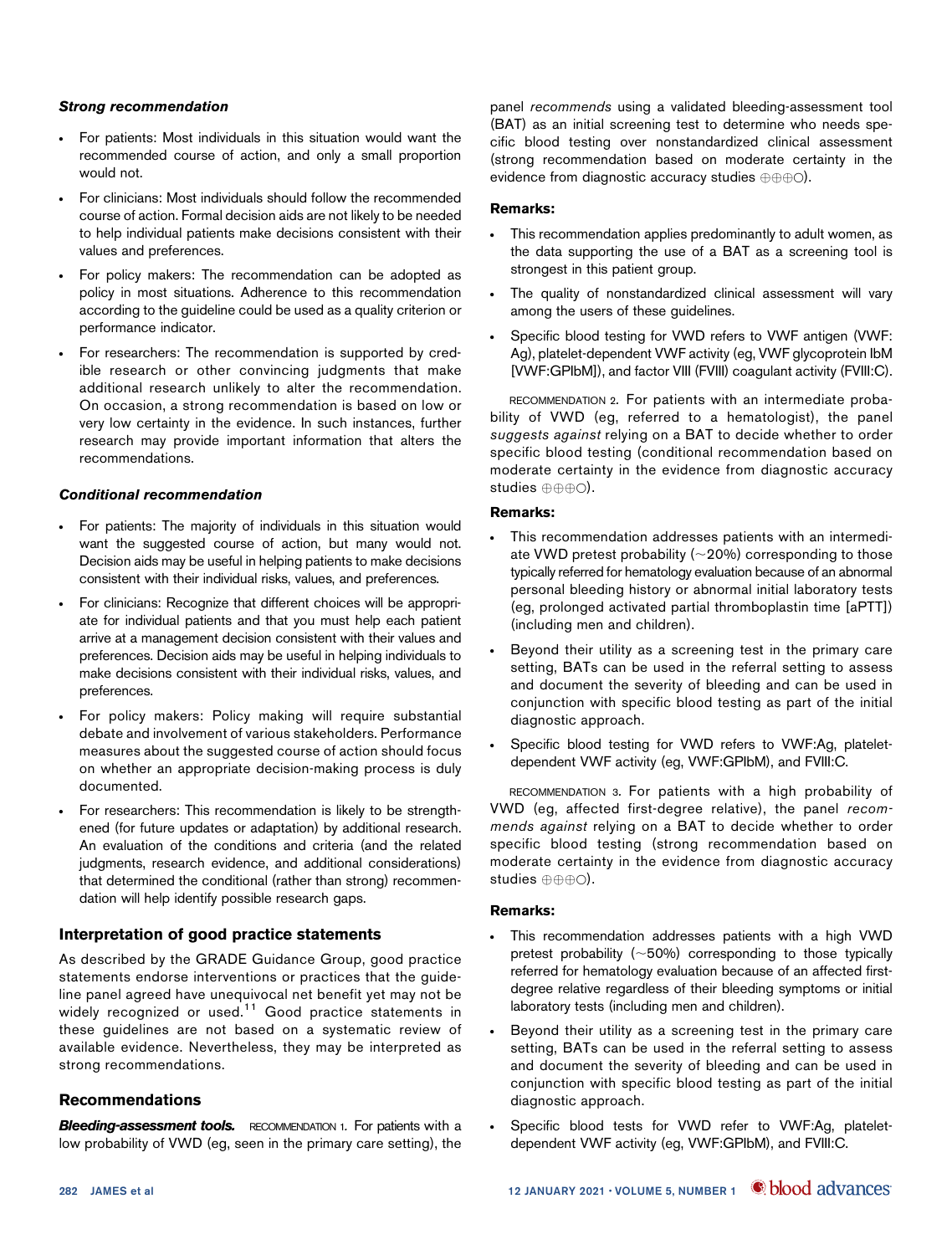Assays of platelet-binding activity of VWF. [RECOMMENDATION 4](#page-9-0). The panel suggests newer assays that measure the platelet-binding activity of VWF (eg, VWF:GPIbM, VWF:GPIbR) over the VWF ristocetin cofactor assay (VWF:RCo) (automated or nonautomated assay) for the diagnosis of VWD (conditional recommendation based on low certainty in the evidence from diagnostic accuracy studies  $\oplus$  ⊕○○).

GOOD PRACTICE STATEMENT. VWF activity assays should be performed in a laboratory with appropriate expertise.

VWF levels that normalize with age. [RECOMMENDATION 5](#page-10-0). The panel *suggests* reconsidering the diagnosis as opposed to removing the diagnosis for patients with previously confirmed type 1 VWD who now have VWF levels that have normalized with age (conditional recommendation based on very low certainty in the evidence of effects  $\oplus$  ◯ ◯

#### Remarks:

- With this recommendation, the panel worked under the assumption that the original diagnosis of type 1 VWD was accurate.
- Aging and comorbidities are known to increase VWF levels. However, the association between the increased VWF levels and bleeding symptoms is not established.
- Decisions about reconsidering or removing the diagnosis should consider the patient's values and preferences and be informed by a shared decision-making process.

**Type 1 VWD.** [RECOMMENDATION 6](#page-11-0). The panel recommends a VWF level of  $<$ 0.30 IU/mL regardless of bleeding, and for patients with abnormal bleeding, a VWF level of  $<$  0.50 IU/mL to confirm the diagnosis of type 1 VWD (strong recommendation based on low certainty in the evidence of effects  $\oplus \oplus \odot$ ).

#### Remarks:

- VWF level(s) refers to VWF:Ag and/or platelet-dependent VWF activity (eg, VWF:GPIbM).
- The lower limit of the normal range as determined by the local laboratory should be used if it is  $<$  0.50 IU/mL. ABO-specific reference ranges are not required.
- VWF is an acute-phase reactant that increases in response to a variety of stimuli (eg, bleed, trauma, pregnancy). VWD diagnostic testing should be performed when patients are at a baseline state of health.

**Type 1C VWD.** [RECOMMENDATION 7](#page-12-0). The panel suggests against using VWF propeptide (VWFpp)/VWF:Ag (the ratio of VWF propeptide to antigen) and rather using a desmopressin trial with 1- and 4-hour postinfusion blood work to confirm increased VWF clearance for patients with VWD suspected of type 1C (conditional recommendation based on low certainty in the evidence from diagnostic accuracy studies  $\oplus \oplus \odot \odot$ ).

Type 2 VWD. [RECOMMENDATION 8](#page-12-0). The panel suggests against a platelet-dependent VWF activity/VWF:Ag ratio  $<$  0.5 cutoff, and rather using a higher cutoff of  $< 0.7$  to confirm type 2 VWD (2A, 2B, or 2M) for patients with an abnormal initial



Figure 2. An algorithm for the diagnosis of type 2B VWD. GPIb, glycoprotein lb; RIPA, ristocetin-induced platelet agglutination.

VWD screen (conditional recommendation based on very low certainty in the evidence from diagnostic studies ⊕ $\odot$ O $\odot$ ).

### Remark:

Some patients with type 2 VWD have normal VWF:Ag and platelet-dependent VWF activity but a low ratio of plateletdependent VWF activity/VWF:Ag.

[RECOMMENDATION 9](#page-13-0). The panel suggests either VWF multimer analysis or VWF collagen binding (VWF:CB)/VWF:Ag (the ratio of VWF collagen binding to antigen) to diagnose type 2 VWD for patients suspected of type 2A, 2B, or 2M in need of additional testing (conditional recommendation based on very low certainty in the evidence from diagnostic accuracy studies  $\oplus$ OOO).

#### Remark:

Most laboratories that do the VWF:CB assay use type I and/or III collagen, which is known to be a surrogate for the presence of high-molecular-weight VWF.

[RECOMMENDATION 10](#page-13-0). The panel suggests targeted genetic testing over low-dose ristocetin-induced platelet agglutination (RIPA) to diagnose type 2B VWD for patients suspected of type 2A or 2B in need of additional testing (Figure 2) (conditional recommendation based on low certainty in the evidence from diagnostic accuracy studies ⊕⊕○○).

[RECOMMENDATION 11](#page-14-0). The panel suggests using either VWF FVIII binding (VWF:FVIIIB) or targeted genetic testing (when available) for patients with suspected type 2N VWD in need of additional testing (Figure 3) (conditional recommendation based on low certainty in the evidence from diagnostic accuracy studies  $\oplus \oplus \odot$ ).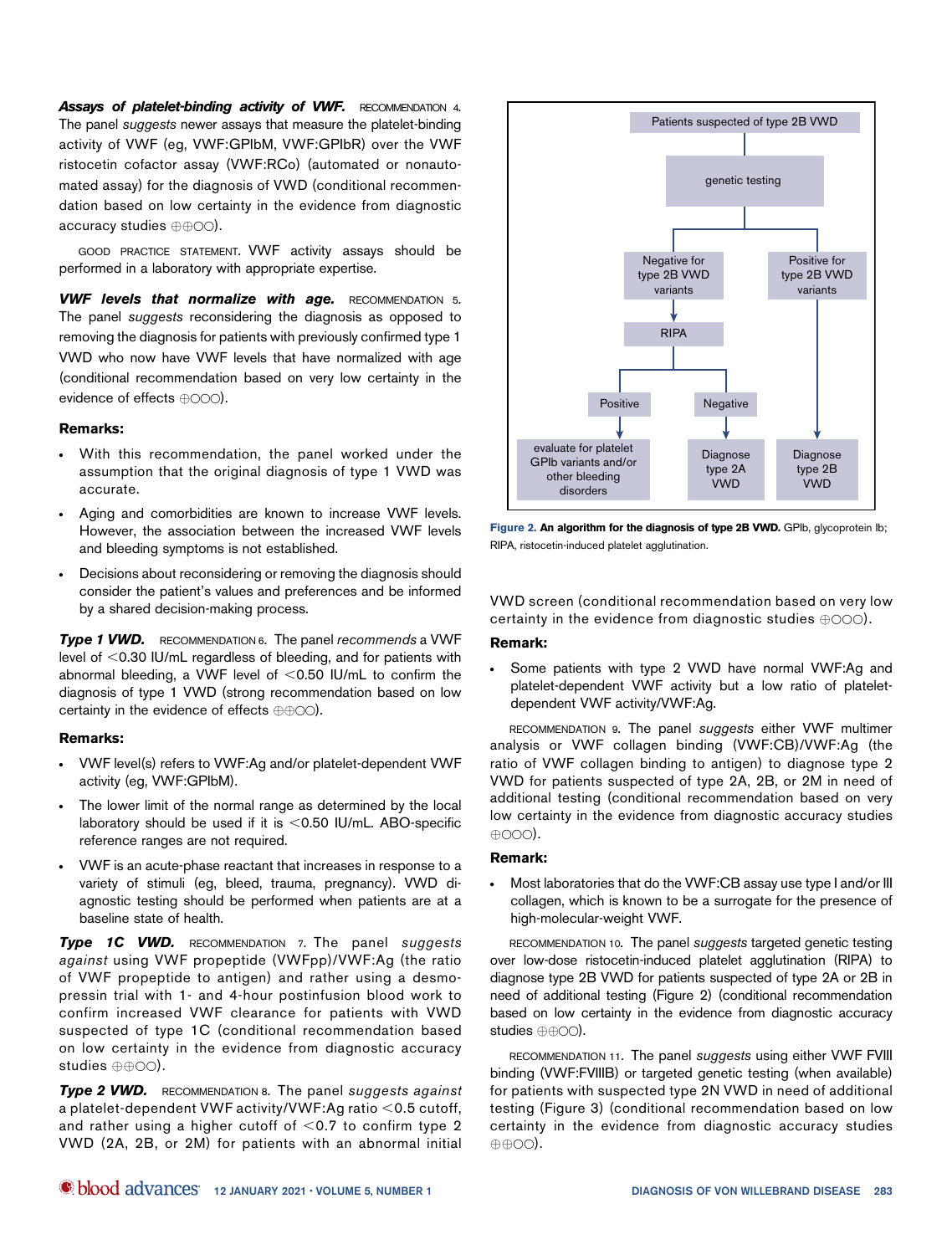

Figure 3. An algorithm for the diagnosis of type 2N VWD.

Values and preferences These recommendations place the highest value on not missing the diagnosis in affected patients in order to ensure access to care. The panel considered the following outcomes as critical for clinical decision-making across questions: major bleeding, transfusion and treatment, gastrointestinal bleeding, blood loss, symptom severity, minor bleeding, mortality, and unnecessary testing. These outcomes will be affected by the accurate diagnosis of different subtypes of VWD and avoiding inaccurate mislabeling of patients.

**Explanations and other considerations** These recommendations take into consideration cost and cost-effectiveness, resource requirements, impact on health equity, acceptability, and feasibility. Many included studies suffered from a high risk of bias due to the lack of clear reference standards and issues with patient selection.

# **Introduction**

#### Aims of these guidelines and specific objectives

The purpose of these guidelines is to provide evidence-based recommendations on the diagnosis of VWD. The primary goals of these guidelines are to review, critically appraise, and implement evidence-based recommendations that will improve the accurate identification of affected patients while minimizing inappropriate testing and the harms of overdiagnosis. Through improved provider and patient education using the available evidence and evidence-based recommendations, these guidelines aim to provide clinical decision support for shared decision-making that will result in accurate VWD diagnoses, which will lead to improved education and counseling of patients as well as effective treatment and prevention of bleeding episodes. The target audience includes hematologists, general practitioners, internists, other clinicians and decision-makers, and patients. Policy makers who may be interested in these guidelines include those involved in developing local, national, or international plans with the goal of improving the lives of patients living with VWD. This document may also

serve as the basis for adaptation by local, regional, or national guideline panels.

#### Description of the health problem

In 1926, a Finnish physician, Erik von Willebrand, published a description of a new bleeding disorder that he observed in a family living in the  $Å$ land Islands in the Baltic Sea.<sup>12</sup> The index case was a young woman who bled to death at the time of her fourth menstrual period; many other family members also suffered from excessive bleeding. In the original report, the disease was referred to as "pseudohemophilia"; however, it later came to be known as VWD. VWD is caused by deficiency or dysfunction of the multimeric glycoprotein VWF, which plays key hemostatic roles in the circulation, including platelet adhesion and aggregation at sites of vascular injury, and acts as a chaperone for FVIII.<sup>13</sup> The VWF gene is located on the long arm of chromosome 12 and comprises 52 exons that encode 2813 amino acids.<sup>14</sup>

VWD is characterized by excessive mucocutaneous bleeding, such as heavy menstrual bleeding, epistaxis, easy bruising, prolonged bleeding from minor wounds and the oral cavity, and gastrointestinal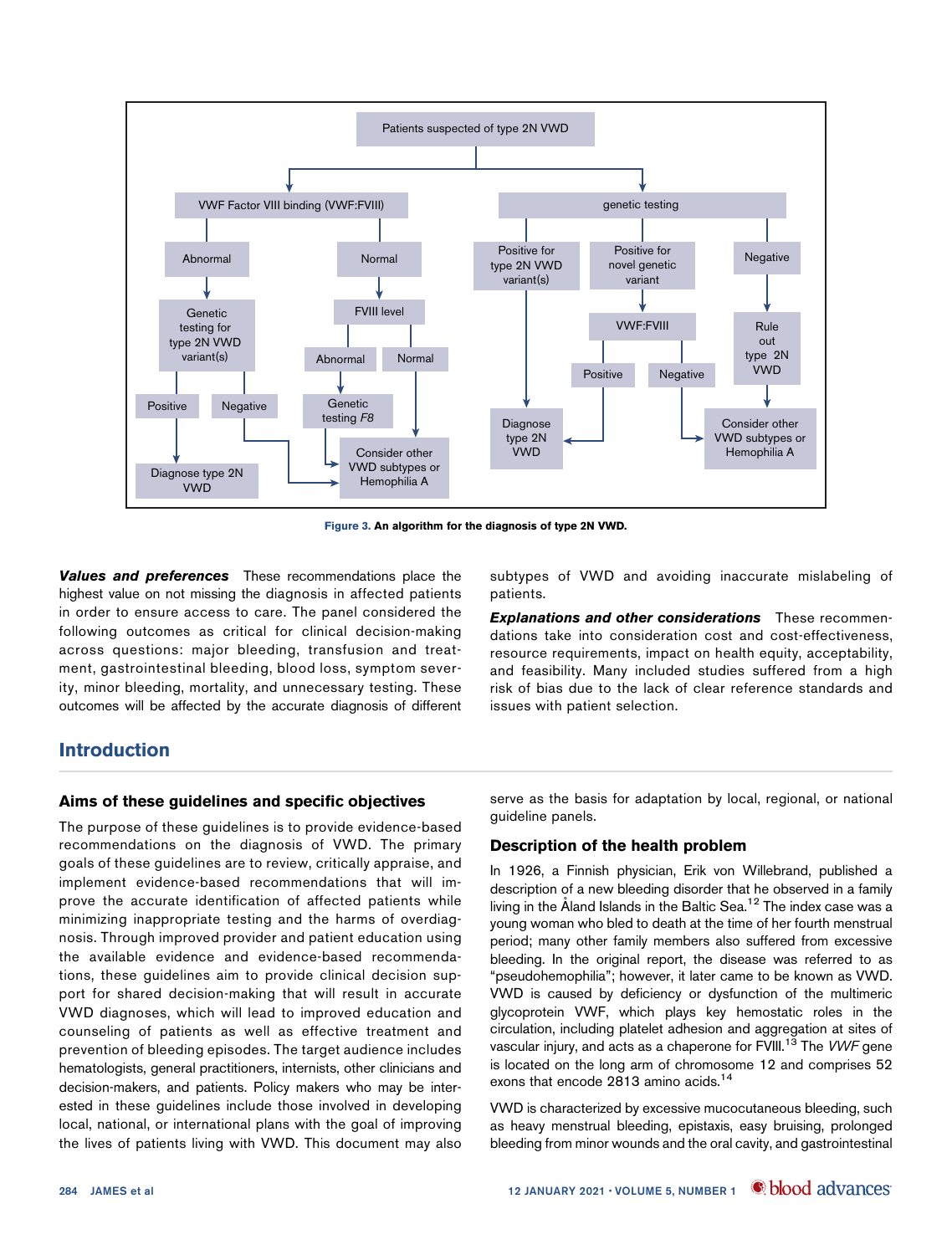bleeding, as well as bleeding after dental work, childbirth, and surgery, with musculoskeletal bleeding, including joint bleeding seen in more severe cases.<sup>13</sup> It is the most common bleeding disorder known in humans and is inherited equally between men and women; however, women are more likely to come to medical attention because of gynecologic and obstetric bleeding. VWD prevalence estimates range from  $\sim$ 1 in 100 to 1 in 10 000.<sup>13,15-17</sup> At the level of primary care,  $\sim$  1 in 1000 individuals are affected and require medical attention for bleeding.<sup>18,19</sup> The current International Society on Thrombosis and Haemostasis (ISTH) classification recognizes 3 types: type 1 is a partial quantitative deficiency of VWF, type 2 is caused by qualitative abnormalities of VWF, and type 3 is a virtual absence of the VWF protein with associated very low FVIII levels. Type 2 VWD is further divided into 4 subtypes: type 2A is characterized by reduced or absent high-molecularweight VWF, type 2B results from a gain of function in VWF that increases its affinity for platelets, type 2M is caused by reduced VWF interactions with platelets or collagen, and type 2N results from reduced binding of VWF to FVIII. $2^{\overline{0}}$  The panel approached this guideline within the framework of this classification system with the addition of type 1C VWD, which is caused by increased VWF clearance, given that it has management implications for patients.<sup>21,22</sup>

A major challenge for affected patients is achieving an accurate and timely diagnosis.<sup>23-26</sup> Patients experience delays of 15 years or more from the onset of bleeding symptoms to a VWD diagnosis, and confusion remains about the distinction and importance of the types and subtypes described above.<sup>27</sup> Barriers to an accurate diagnosis include a lack of understanding of the difference between normal and abnormal bleeding symptoms, lack of clarity around an appropriate diagnostic approach, and limited availability and expertise of specialized laboratory testing. These considerations informed the panel's deliberations, with a high value being placed on not missing affected patients. Overall, priorities for this guideline were informed by an international survey of stakeholders, including health care providers, patients, and caregivers, facilitated by the partner organizations.<sup>2</sup>

# Methods

The guideline panel developed and graded the recommendations and assessed the certainty in the supporting evidence following the GRADE approach.<sup>4-9,29,30</sup> The overall quideline-development process, including funding of the work, panel formation, management of conflicts of interest, internal and external review, and organizational approval, was guided by American Society of Hematology (ASH) policies and procedures derived from the G-I-N–McMaster Guideline Development Checklist [\(http://cebgrade.mcmaster.ca/](http://cebgrade.mcmaster.ca/guidecheck.html) [guidecheck.html](http://cebgrade.mcmaster.ca/guidecheck.html))<sup>31</sup> and was intended to meet recommendations for trustworthy guidelines by the Institute of Medicine (IOM) and  $G-I-N.<sup>1-3</sup>$ 

# Organization, panel composition, planning, and coordination

These guidelines were developed as a collaboration by ASH, the International Society of Thrombosis and Haemostasis (ISTH), the National Hemophilia Foundation (NHF), and the World Federation of Hemophilia (WFH). The work of the panel was coordinated by ASH and the Outcomes and Implementation Research Unit at KUMC (funded by the collaborating organizations, under a paid agreement). Project oversight was provided by the ASH Guideline Oversight Subcommittee, which reported to the ASH Committee on Quality. All 4 collaborating organizations made nominations, with ASH vetting all individuals appointed to the guideline panel. The Outcomes and Implementation Research Unit at KUMC vetted and retained researchers to conduct systematic reviews of evidence and coordinate the guideline-development process including the use of the GRADE approach. The membership of the panel and the systematic review team is described in supplemental File 1.

The panel included pediatric and adult hematologists, internists, and laboratory specialists who all had clinical and research expertise on the guideline topic, as well as 4 patient representatives. One chair was a content expert; the other chair was an expert in guideline-development methodology. The panel also included a clinical vice-chair who served on both the diagnosis and management panels to ensure that their efforts were coordinated. All panelists were full and equal voting members with regard to the recommendations, with the exception of recusals as described in the next section.

In addition to synthesizing evidence systematically, the methods team from KUMC supported the guideline-development process, including determining methods, preparing meeting materials, and facilitating panel discussions. The panel's work was done using Web-based tools ([www.surveymonkey.com](http://www.surveymonkey.com) and [www.gradepro.org](http://www.gradepro.org)) and face-to-face and online meetings.

# Guideline funding and management of conflicts of interest

Development of these guidelines was wholly funded by the 4 collaborating organizations: ASH, ISTH, NHF, and WFH. Organization staff supported panel appointments and attended meetings but had no role in choosing the guideline questions or determining the recommendations.

Members of the guideline panel received travel reimbursement for attendance at in-person meetings. The patient representatives received an honorarium of \$200 dollars each. Through the Outcomes and Implementation Research Unit at KUMC, some researchers who contributed to the systematic evidence reviews received salary or grant support. Other researchers participated to fulfill requirements of an academic degree or program.

Conflicts of interest of all participants were managed according to ASH policies based on IOM recommendations (2009) and G-I-N.<sup>3</sup> Participants disclosed all financial and nonfinancial interests relevant to the guideline topic. ASH staff and the ASH Guideline Oversight Subcommittee reviewed the disclosures and composed the guideline panel to include a diversity of expertise and perspectives and avoid a majority of the panel having the same or similar conflicts. The greatest attention was given to direct financial conflicts with for-profit companies that could be directly affected by the guidelines. A majority of the guideline panel, including the cochairs, had no such conflicts. None of the researchers from the Outcomes and Implementation Research Unit at KUMC who contributed to the systematic evidence reviews or who supported the guideline-development process had any such conflicts.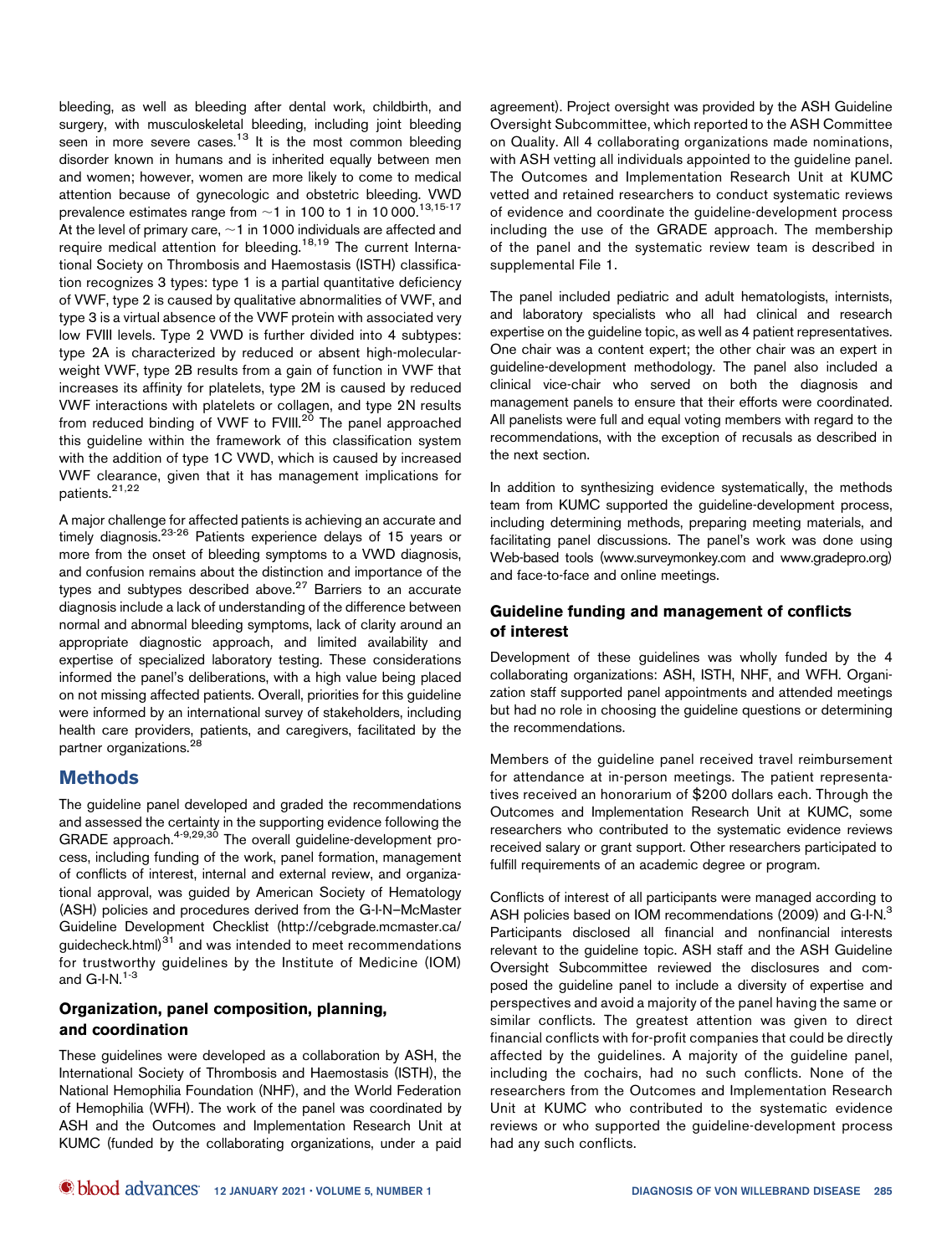Recusal was used to manage certain conflicts.<sup>5,32-34</sup> During deliberations about recommendations, any panel member with a current direct financial conflict in a commercial entity that marketed any product that could be affected by a specific recommendation participated in discussions about the evidence and clinical context but was recused from making judgments or voting about individual domains (eg, magnitude of desirable consequences) and the direction and strength of the recommendation. The Evidence-to-Decision (EtD) framework for each recommendation describes which individuals were recused from making judgments about each recommendation.

In July 2020, 1 panelist disclosed that during the guidelinedevelopment process, he received a direct payment from a company that could be affected by the guidelines. The activity and disclosure occurred after the panel had agreed on recommendations; therefore, the panelist was not recused. Members of the Guideline Oversight Subcommittee reviewed the guidelines in relation to this late disclosure and agreed that conflict was unlikely to have influenced any of the recommendations.

Supplemental File 2 provides the complete disclosure-of-interest forms of all panel members. Individuals disclosed direct financial interests for 2 years prior to appointment in part A of the forms, indirect financial interests in part B, and relevant other interests (not mainly financial) in part C. Part D describes new interests disclosed by individuals after appointment. Part E summarizes ASH decisions about which interests were judged to be conflicts and how they were managed, including through recusal.

Supplemental File 3 provides the complete disclosure-of-interest forms of researchers who contributed to these guidelines.

# Formulating specific clinical questions and determining outcomes of interest

The panel used the GRADEpro guideline-development tool ([www.gradepro.org\)](http://www.gradepro.org)<sup>35</sup> and SurveyMonkey [\(www.surveymonkey.](http://www.surveymonkey.com) [com](http://www.surveymonkey.com)) to brainstorm and then prioritize the questions described in Table 1. To generate the initial list of possible questions, a working group of clinicians, patients, and representatives from ASH, ISTH, NHF, and WFH was established prior to the formation of the guideline panel. A survey was developed by the KUMC methods team to prioritize these questions, and it was then translated from English into French and Spanish and widely publicized. Six hundred one participants responded from 71 countries, including clinicians, patients and caregivers, and members of allied health teams. Detailed information about this process, which determined the 10 questions to be included in the guideline, was published in 2019.<sup>28</sup>

The panel selected outcomes of interest for each question a priori, following the approach described in detail elsewhere.<sup>6</sup> Although acknowledging considerable variation in the impact on patient outcomes, the panel considered the following outcomes as critical for clinical decision-making across questions: major bleeding, transfusion and treatment, gastrointestinal bleeding, blood loss, symptom severity, minor bleeding, mortality, and unnecessary testing. These outcomes will be affected by the accurate diagnosis of different subtypes of VWD and avoiding inaccurate mislabeling of patients.

| Newer assays that reflect the platelet-binding activity of Accurate VVVD diagnosis/classification<br>Nonstandardized clinical assessment (not using a BAT) Accurate VWD diagnosis<br>testing)<br>$\frac{2}{2}$<br>Diagnosis of type 1 VVVD at VVVF:Ag and/or platelet-<br>Desmopressin trial with 1- and 4-h blood work<br>VWF (eg, VWF:GPIbM, VWF:GPIbR).<br>dependent VWF activity <0.50 IU/mL<br>Comparator<br>Targeted genetic testing<br>Targeted genetic testing<br>Remove the diagnosis<br>Higher cutoff <0.7<br>VWF:CB/VWF:Ag<br>No blood testing<br>Patients with abnormal initial VWD screen (low VWF:Ag Diagnosis of type 1 VWD at VWF:Ag and/or platelet-<br>Patients with abnormal initial screen (low VWF:Ag and/or Platelet-dependent VWF activity/VWF:Ag ratio <0.5<br>(automated and nonautomated assays)<br>dependent VWF activity <0.30 IU/mL<br>Intervention<br>Using a BAT to screen for VWD<br>Patients with a historic diagnosis of type 1 VVVD but who Reconsider the diagnosis<br><b>VWF</b> multimer analysis<br>binding<br><b>VWFpp/VVF:Ag</b><br>Low-dose RIPA<br>Blood testing<br><b>VWF:RCo</b><br><b>VWF:FVIII</b><br>Patients suspected of VVVD with negative/normal BAT<br>platelet-dependent VWF activity) and suspected of<br>Patients suspected of type 2A, 2B, or 2M in need of<br>Patients suspected of type 2N in need of additional<br>and/or platelet-dependent VVVF activity) and<br>Patients suspected of type 2A or 2B VVVD<br>Patients suspected of type 1C VVD<br>Population<br>now have normal VVVF levels<br>Patients suspected of VWD<br>Patients suspected of VWD<br>suspected type 1 VWD<br>(eg, men and children)<br>additional testing<br>type 2 VWD<br>testing<br>$\frac{1}{2}$<br>ო<br>Ю<br>თ<br>2<br>ဖ<br>N<br>$\infty$<br>4 | Table 1. Summary of prioritized questions |  |                                                                                                                |
|--------------------------------------------------------------------------------------------------------------------------------------------------------------------------------------------------------------------------------------------------------------------------------------------------------------------------------------------------------------------------------------------------------------------------------------------------------------------------------------------------------------------------------------------------------------------------------------------------------------------------------------------------------------------------------------------------------------------------------------------------------------------------------------------------------------------------------------------------------------------------------------------------------------------------------------------------------------------------------------------------------------------------------------------------------------------------------------------------------------------------------------------------------------------------------------------------------------------------------------------------------------------------------------------------------------------------------------------------------------------------------------------------------------------------------------------------------------------------------------------------------------------------------------------------------------------------------------------------------------------------------------------------------------------------------------------------------------------------------------------------------------------------------------|-------------------------------------------|--|----------------------------------------------------------------------------------------------------------------|
|                                                                                                                                                                                                                                                                                                                                                                                                                                                                                                                                                                                                                                                                                                                                                                                                                                                                                                                                                                                                                                                                                                                                                                                                                                                                                                                                                                                                                                                                                                                                                                                                                                                                                                                                                                                      |                                           |  | Outcome                                                                                                        |
|                                                                                                                                                                                                                                                                                                                                                                                                                                                                                                                                                                                                                                                                                                                                                                                                                                                                                                                                                                                                                                                                                                                                                                                                                                                                                                                                                                                                                                                                                                                                                                                                                                                                                                                                                                                      |                                           |  |                                                                                                                |
|                                                                                                                                                                                                                                                                                                                                                                                                                                                                                                                                                                                                                                                                                                                                                                                                                                                                                                                                                                                                                                                                                                                                                                                                                                                                                                                                                                                                                                                                                                                                                                                                                                                                                                                                                                                      |                                           |  | Accurate VVVD diagnosis                                                                                        |
|                                                                                                                                                                                                                                                                                                                                                                                                                                                                                                                                                                                                                                                                                                                                                                                                                                                                                                                                                                                                                                                                                                                                                                                                                                                                                                                                                                                                                                                                                                                                                                                                                                                                                                                                                                                      |                                           |  |                                                                                                                |
|                                                                                                                                                                                                                                                                                                                                                                                                                                                                                                                                                                                                                                                                                                                                                                                                                                                                                                                                                                                                                                                                                                                                                                                                                                                                                                                                                                                                                                                                                                                                                                                                                                                                                                                                                                                      |                                           |  | Accurate VVVD diagnosis                                                                                        |
|                                                                                                                                                                                                                                                                                                                                                                                                                                                                                                                                                                                                                                                                                                                                                                                                                                                                                                                                                                                                                                                                                                                                                                                                                                                                                                                                                                                                                                                                                                                                                                                                                                                                                                                                                                                      |                                           |  | Accurate VVVD diagnosis (to identify type 1 VVVD)                                                              |
|                                                                                                                                                                                                                                                                                                                                                                                                                                                                                                                                                                                                                                                                                                                                                                                                                                                                                                                                                                                                                                                                                                                                                                                                                                                                                                                                                                                                                                                                                                                                                                                                                                                                                                                                                                                      |                                           |  | Accurate VWD classification (to identify type 1C)                                                              |
|                                                                                                                                                                                                                                                                                                                                                                                                                                                                                                                                                                                                                                                                                                                                                                                                                                                                                                                                                                                                                                                                                                                                                                                                                                                                                                                                                                                                                                                                                                                                                                                                                                                                                                                                                                                      |                                           |  | Accurate VWD classification (to identify those suspected<br>of having type 2A, 2B, or 2M in need of additional |
|                                                                                                                                                                                                                                                                                                                                                                                                                                                                                                                                                                                                                                                                                                                                                                                                                                                                                                                                                                                                                                                                                                                                                                                                                                                                                                                                                                                                                                                                                                                                                                                                                                                                                                                                                                                      |                                           |  | Accurate VVVD classification (to identify type 2A, 2B, or                                                      |
|                                                                                                                                                                                                                                                                                                                                                                                                                                                                                                                                                                                                                                                                                                                                                                                                                                                                                                                                                                                                                                                                                                                                                                                                                                                                                                                                                                                                                                                                                                                                                                                                                                                                                                                                                                                      |                                           |  | Accurate VVVD classification (to identify type 2B)                                                             |
|                                                                                                                                                                                                                                                                                                                                                                                                                                                                                                                                                                                                                                                                                                                                                                                                                                                                                                                                                                                                                                                                                                                                                                                                                                                                                                                                                                                                                                                                                                                                                                                                                                                                                                                                                                                      |                                           |  | Accurate VVVD classification (to identify type 2N)                                                             |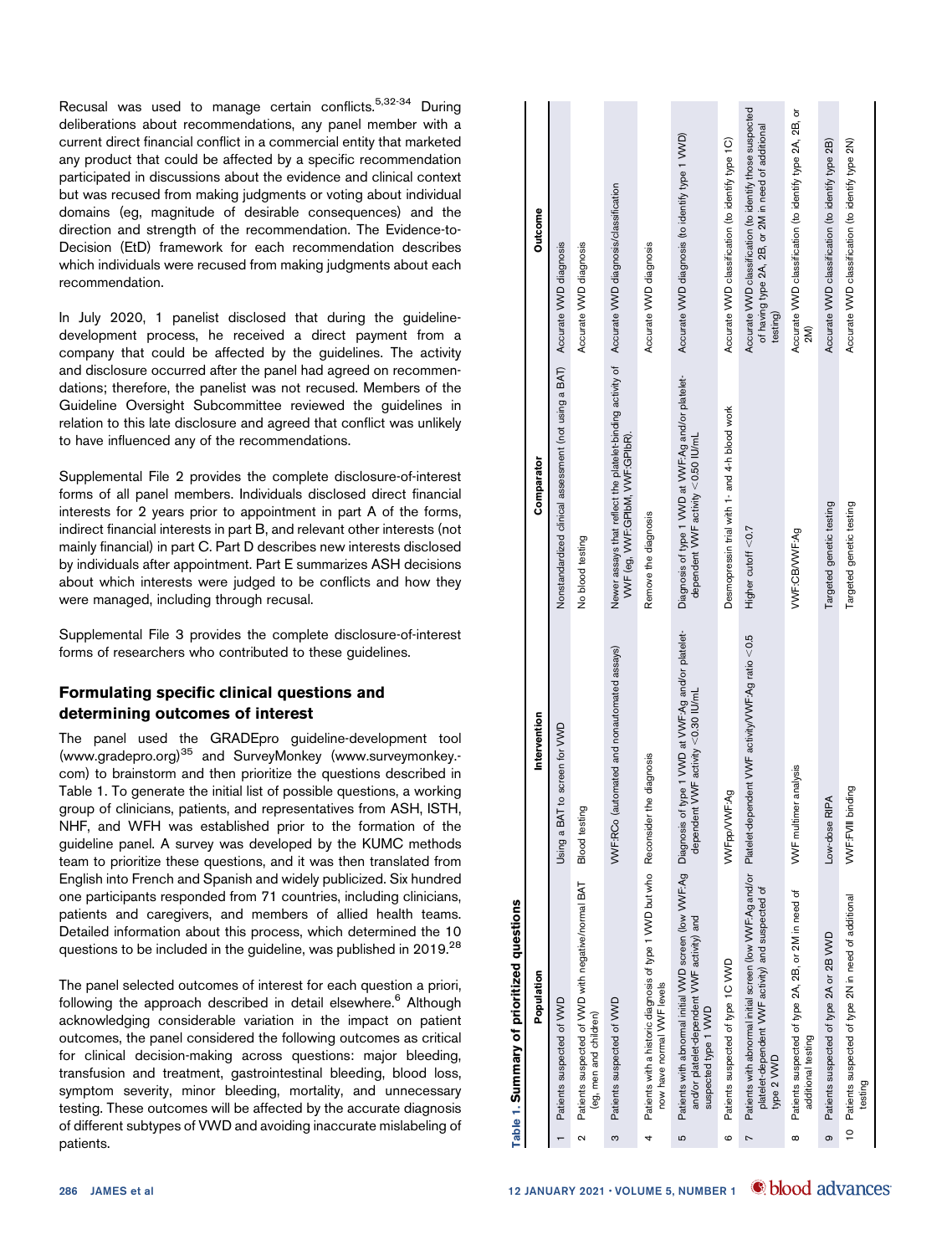# Evidence review and development of recommendations

For each guideline question, the methods team from the Outcomes and Implementation Research Unit at KUMC prepared a GRADE EtD framework, using the GRADEpro guideline-development tool ([www.gradepro.org\)](http://www.gradepro.org).4,5,31 The EtD table summarized the results of systematic reviews of the literature that were updated or performed for this guideline. The EtD table addressed effects of interventions, resource utilization (cost-effectiveness), values and preferences (relative importance of outcomes), equity, acceptability, and feasibility. The guideline panel reviewed draft EtD tables before, during, or after the guideline panel meeting, made suggestions for corrections, and identified missing evidence. To ensure that recent studies were not missed, searches (presented in supplemental File 4) were updated on 8 January 2020, and panel members were asked to suggest any studies that might have been considered missed that fulfilled the inclusion criteria for the individual questions.

Under the direction of the Outcomes and Implementation Research Unit at KUMC, researchers followed the general methods outlined in the Cochrane Handbook for Systematic Reviews of Interventions ([handbook.cochrane.org](http://handbook.cochrane.org)) for conducting updated or new systematic reviews of intervention effects. For new reviews, risk of bias was assessed at the health outcome level using the Cochrane Collaboration's risk-of-bias tool for nonrandomized studies and the Quality Assessment of Diagnostic Accuracy Studies 2 (QUADAS-2) tool for test-accuracy studies.<sup>36</sup> In addition to conducting systematic reviews of test accuracy, the researchers searched for evidence related to baseline risks, values, preferences, and costs, and summarized findings within the EtD frameworks.4,5,30 Subsequently, the certainty in the body of evidence (also known as quality of the evidence or confidence in the estimated effects) was assessed for test-accuracy outcomes following the GRADE approach based on the following domains: risk of bias; precision, consistency, and magnitude of the estimates of effects; directness of the evidence; and risk of publication bias. The certainty was categorized into 4 levels: very low (⊕◯◯◯), low (⊕⊕◯◯), moderate (⊕⊕⊕◯), and high (⊕⊕⊕⊕).<sup>7,8,29,30,37-39</sup>

During a 2-day in-person meeting followed by online communication and conference calls, the panel developed clinical recommendations based on the evidence summarized in the EtD tables. For each recommendation, the panel took a population perspective and came to consensus on the following: the certainty in the evidence, the balance of benefits and harms of the compared management options, and the assumptions about the values and preferences associated with the decision. The guideline panel also explicitly took into account the extent of resource use associated with alternative management options. The panel agreed on the recommendations (including direction and strength), remarks, and qualifications by consensus based on the balance of all desirable and undesirable consequences. The final guidelines, including recommendations, were reviewed and approved by all members of the panel.

# Interpretation of strong and conditional recommendations

The recommendations are labeled as either "strong" or "conditional" according to the GRADE approach. The words "the guideline panel recommends" are used for strong recommendations, and "the guideline panel suggests" for conditional recommendations. Table 2 provides GRADE's interpretation of strong and conditional recommendations by patients, clinicians, health care policy makers, and researchers.

# Document review

Draft recommendations were reviewed by all members of the panel, revised, and then made available online on 6 April 2020 for external review by stakeholders including allied organizations, other medical professionals, patients, and the public; 51 individuals submitted comments. The document was revised to address pertinent comments, but no changes were made to recommendations. On 18 August 2020, the ASH Guideline Oversight Subcommittee confirmed that the defined guidelinedevelopment process had been followed; on 26 August 2020, the ASH Committee on Quality confirmed that the defined guideline-development process had been followed; and on 28 August 2020, the officers of the ASH Executive Committee approved submission of the guidelines for publication under the imprimatur of ASH. On 25 August 2020, the WFH confirmed that the defined guideline-development process had been followed; on 27 August 2020, the NHF confirmed that the defined guideline-development process had been followed; and on 28 August 2020, the ISTH confirmed that the defined guideline-development process had been followed. The guidelines were then subjected to peer review by Blood Advances.

# How to use these guidelines

These guidelines are primarily intended to help clinicians make decisions about diagnostic and treatment alternatives. Other purposes are to inform policy, education, and advocacy, and to state future research needs. They may also be used by patients. These guidelines are not intended to serve or be construed as a standard of care. Clinicians must make decisions on the basis of the clinical presentation of each individual patient, ideally through a shared process that considers the patient's values and preferences with respect to the anticipated outcomes of the chosen option. Decisions may be constrained by the realities of a specific clinical setting and local resources, including but not limited to institutional policies, time limitations, and availability of diagnostic tests and/or treatments. These guidelines may not include all appropriate methods of care for the clinical scenarios described. As science advances and new evidence becomes available, recommendations may become outdated. Following these guidelines cannot guarantee successful outcomes. ASH, ISTH, NHF, and WFH do not warrant or guarantee any products described in these guidelines.

Statements about the underlying values and preferences as well as qualifying remarks accompanying each recommendation are its integral parts and serve to facilitate more accurate interpretation. They should never be omitted when quoting or translating recommendations from these guidelines. Implementation of the guidelines will be facilitated by the related interactive forthcoming decision aids. The use of these guidelines is also facilitated by the links to the EtD frameworks and interactive summary-of-findings tables in each section.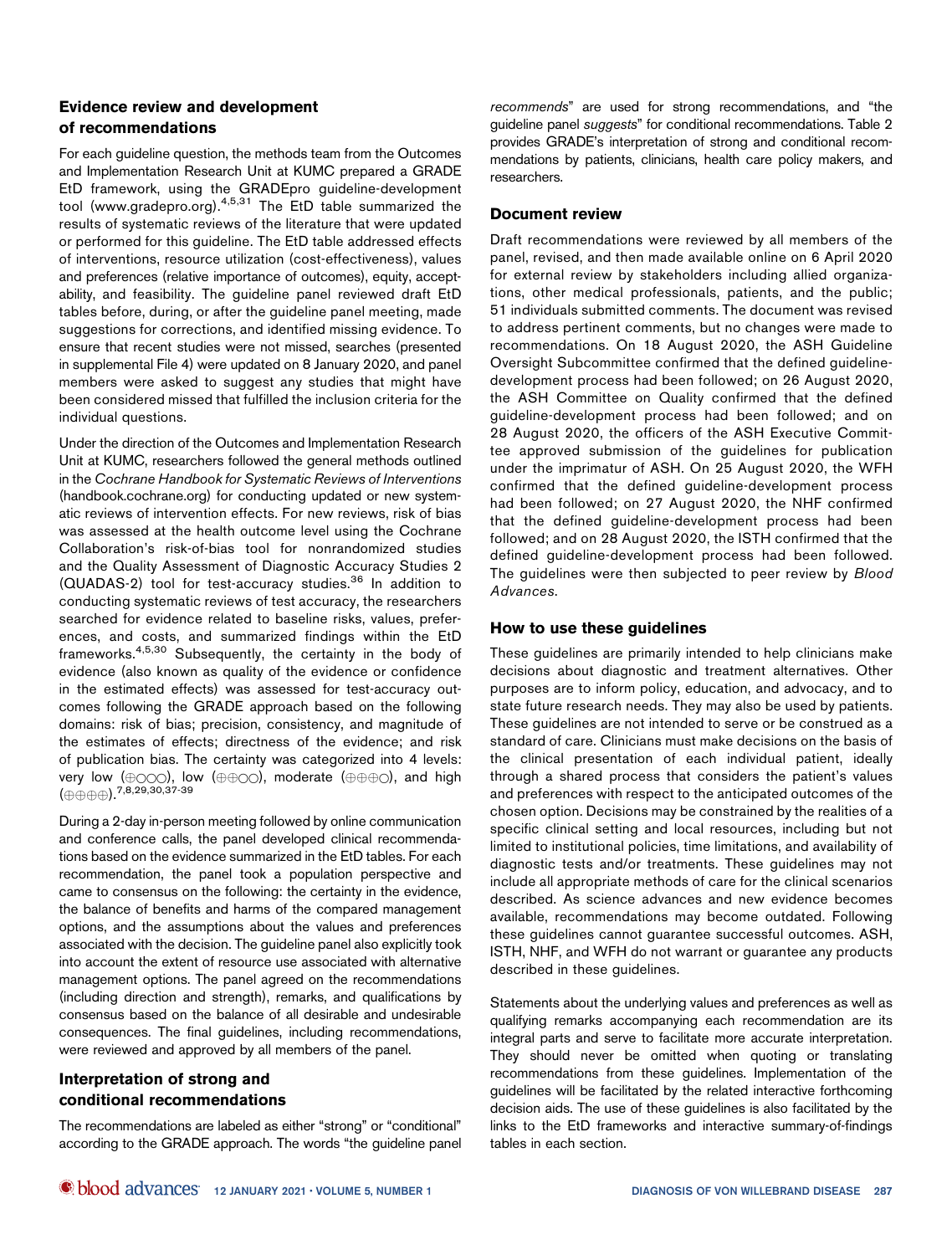<span id="page-8-0"></span>

|  |  |  | Table 2. Interpretation of strong and conditional recommendations |
|--|--|--|-------------------------------------------------------------------|
|--|--|--|-------------------------------------------------------------------|

| <b>Implications for</b> | Strong recommendation                                                                                                                                                                                                                                                                                                                                                    | <b>Conditional recommendation</b>                                                                                                                                                                                                                                                                                                                                   |
|-------------------------|--------------------------------------------------------------------------------------------------------------------------------------------------------------------------------------------------------------------------------------------------------------------------------------------------------------------------------------------------------------------------|---------------------------------------------------------------------------------------------------------------------------------------------------------------------------------------------------------------------------------------------------------------------------------------------------------------------------------------------------------------------|
| Patients                | Most individuals in this situation would want the recommended<br>course of action, and only a small proportion would not.                                                                                                                                                                                                                                                | The majority of individuals in this situation would want the<br>suggested course of action, but many would not. Decision aids<br>may be useful in helping patients to make decisions consistent<br>with their individual risks, values, and preferences.                                                                                                            |
| Clinicians              | Most individuals should follow the recommended course of action.<br>Formal decision aids are not likely to be needed to help individual<br>patients make decisions consistent with their values and<br>preferences.                                                                                                                                                      | Recognize that different choices will be appropriate for individual<br>patients and that you must help each patient arrive at a<br>management decision consistent with their values and<br>preferences. Decision aids may be useful in helping individuals to<br>make decisions consistent with their individual risks, values, and<br>preferences.                 |
| Policy makers           | The recommendation can be adopted as policy in most situations.<br>Adherence to this recommendation according to the guideline<br>could be used as a quality criterion or performance indicator.                                                                                                                                                                         | Policy making will require substantial debate and involvement of<br>various stakeholders. Performance measures about the<br>suggested course of action should focus on whether an<br>appropriate decision-making process is fully documented.                                                                                                                       |
| Researchers             | The recommendation is supported by credible research or other<br>convincing judgments that make additional research unlikely to<br>alter the recommendation. On occasion, a strong<br>recommendation is based on low or very low certainty in the<br>evidence. In such instances, further research may provide<br>important information that alters the recommendations. | The recommendation is likely to be strengthened (for future<br>updates or adaptation) by additional research. An evaluation of<br>the conditions and criteria (and the related judgments, research<br>evidence, and additional considerations) that determined the<br>conditional (rather than strong) recommendation will help<br>identify possible research gaps. |

# Recommendations

### Bleeding-assessment tools

For patients suspected of VWD, should a BAT or nonstandardized clinical assessment (not using a BAT) be used to screen for VWD?

For patients (especially men and children) suspected of VWD with a negative/normal bleeding score (based on a BAT), should blood testing be done or is no blood testing needed?

#### Recommendation 1

For patients with a low probability of VWD (eg, seen in the primary care setting), the panel recommends using a validated BAT as an initial screening test to determine who needs specific blood testing over nonstandardized clinical assessment (strong recommendation based on moderate certainty in the evidence from diagnostic accuracy studies  $\oplus \oplus \oplus \odot$ ).

#### Remarks:

- This recommendation applies predominantly to adult women, as the data supporting the use of a BAT as a screening tool is strongest in this patient group.
- The quality of nonstandardized clinical assessment will vary among the users of these guidelines.
- Specific blood testing for VWD refers to VWF:Ag, platelet-dependent VWF activity (eg, VWF:GPIbM), and FVIII:C.

#### Recommendation 2

For patients with an intermediate probability of VWD (eg, referred to a hematologist), the panel suggests against relying on a BAT to decide whether to order specific blood testing (conditional recommendation based on moderate certainty in the evidence from diagnostic accuracy studies  $\oplus \oplus \oplus \odot$ ).

### Remarks:

- This recommendation addresses patients with an intermediate VWD pretest probability  $(\sim 20\%)$  corresponding to those typically referred for hematology evaluation because of an abnormal personal bleeding history or abnormal initial laboratory tests (eg, prolonged aPTT) (including men and children).
- Beyond their utility as a screening test in the primary care setting, BATs can be used in the referral setting to assess and document the severity of bleeding and can be used in conjunction with specific blood testing as part of the initial diagnostic approach.
- Specific blood testing for VWD refers to VWF:Ag, plateletdependent VWF activity (eg, VWF:GPIbM), and FVIII:C.

#### Recommendation 3

For patients with a high probability of VWD (eg, affected firstdegree relative), the panel recommends against relying on a BAT to decide whether to order specific blood testing (strong recommendation based on moderate certainty in the evidence from diagnostic accuracy studies  $\oplus \oplus \oplus \odot$ ).

#### Remarks:

- This recommendation addresses patients with a high VWD pretest probability ( $\sim$  50%) corresponding to those typically referred for hematology evaluation because of an affected first-degree relative regardless of their bleeding symptoms or initial laboratory tests (including men and children).
- Beyond their utility as a screening test in the primary care setting, BATs can be used in the referral setting to assess and document the severity of bleeding and can be used in conjunction with specific blood testing as part of the initial diagnostic approach.
- Specific blood tests for VWD refer to VWF:Ag, plateletdependent VWF activity (eg, VWF:GPIbM), and FVIII:C.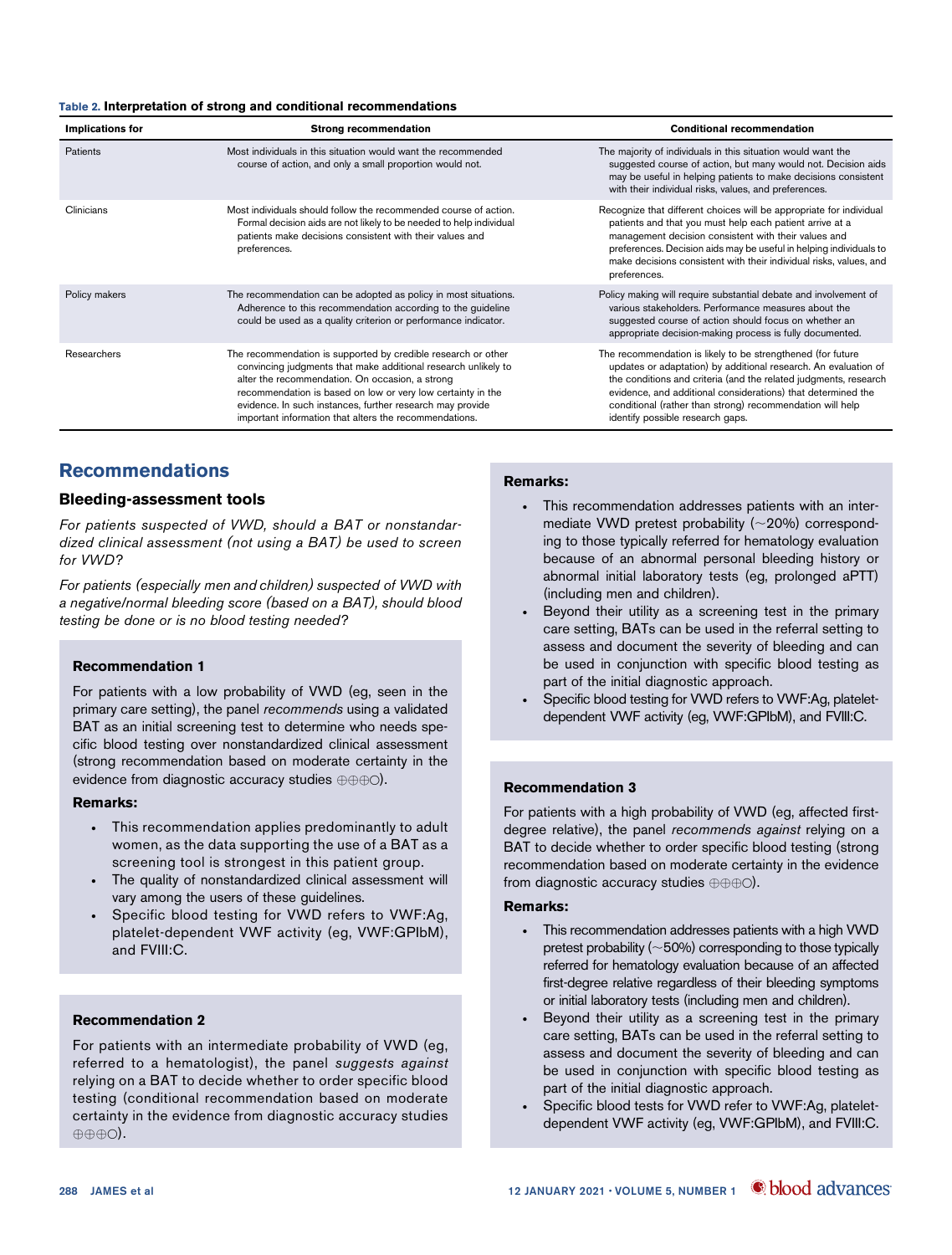<span id="page-9-0"></span>**Summary of the evidence.** These recommendations were stratified on 3 VWD prevalences to account for the frequency of affected patients in different populations or clinical settings. Recommendation 1 is intended for primary care practitioners assuming a relatively low VWD prevalence in their clinic population, based on literature that shows an  $\sim$ 3% prevalence of bleeding disorders in a population with abnormal laboratory tests (eg, prolonged aPTT).<sup>40</sup> Recommendation 2 assumes a 20% VWD prevalence and is based on studies of consecutive patients referred to a hematology clinic, typically because of a personal history of bleeding/bruising and/or because of abnormal initial laboratory tests (eg, prolonged aPTT).<sup>41</sup> Recommendation 3 assumes a 50% prevalence and is based on individuals with an affected first-degree relative, in keeping with the autosomal-dominant inheritance of most subtypes of the disease, regardless of bleeding symptoms or the results of initial laboratory tests.42,43 For these recommendations, 7 cohort studies that included 112 patients with a pooled sensitivity of 0.75 (95% confidence interval [CI], 0.66-0.83) were assessed and judged to be highly accurate; the sensitivity data were strongest for adult women. For specificity, the 7 cohort studies included 863 patients and had a pooled specificity of 0.54 (95% CI, 0.29-0.77) with moderate test accuracy.44-50 It is important to note that the included studies assessed the use of validated BATs vs not using a BAT rather than nonstandardized testing. A detailed review of validated BATs can be found at [https://elearning.wfh.org/resource/compendium-of-assessment-tools/](https://elearning.wfh.org/resource/compendium-of-assessment-tools/#bleeding_assessment_tools1a42-60ce78a1-2573f205-9a34) [#bleeding\\_assessment\\_tools1a42-60ce78a1-2573f205-9a34](https://elearning.wfh.org/resource/compendium-of-assessment-tools/#bleeding_assessment_tools1a42-60ce78a1-2573f205-9a34). The EtD frameworks for these recommendations are available online at <https://guidelines.ash.gradepro.org/profile/RBzFDJwKapc> and [https://](https://guidelines.ash.gradepro.org/profile/aVdJ7pZVxu4) [guidelines.ash.gradepro.org/profile/aVdJ7pZVxu4.](https://guidelines.ash.gradepro.org/profile/aVdJ7pZVxu4)

**Benefits, harms, and burden.** The primary benefit of a BAT is to identify patients who have VWD but would be missed without the use of this tool. Additionally, BATs provide a standardized approach to assessment. The panel considered not missing an affected patient an important benefit, in addition to identifying patients in a timely manner and decreasing unnecessary blood testing. Furthermore, BATs provide educational value to patients and clinical experts about bleeding symptoms and possible interventions, and offer validation to patients by recognizing symptoms of the disease. It is important to acknowledge that the identified studies using BATs as a screening tool included mostly women: they are most effective in this patient group.

The potential harms that could be caused by the use of a BAT include the possibility of missing affected individuals who have not manifested bleeding symptoms, such as men and children. This key issue is why, in higher-prevalence settings, BATs should be used in conjunction with specific blood testing rather than as the sole screening tool to decide whether blood testing should be done. BATs may also identify individuals who have bleeding disorders other than VWD; however, appropriate laboratory testing should distinguish those individuals. Additionally, some treatments will also be helpful for individuals with other bleeding disorders (such as tranexamic acid or combined oral contraceptives for heavy menstrual bleeding).

Other EtD criteria and considerations. Published BATs are all freely available, but the administration of an expert-administered version takes time in the clinic (including the requirement of appropriate training and education for the individual administering the tool). The self-administered BAT (Self-BAT) addresses this issue; however, it is currently available only in English and French.<sup>46</sup> The ISTH-BAT

(which is expert-administered) has been translated and is available in German, Italian, Norwegian, Spanish,<sup>51</sup> and Japanese ([http://](http://square.umin.ac.jp/kintenka/index.html) [square.umin.ac.jp/kintenka/index.html\)](http://square.umin.ac.jp/kintenka/index.html). BATs are generally accepted by patients, as there is widespread familiarity with the completion of health-related questionnaires across many clinical settings. BATs (particularly expert-administered versions) may be less feasible in the primary care setting because of time and resource constraints.

Conclusions and research needs for these recommendations. The panel determined that there is a moderate certainty of evidence for the test accuracy of the validated BATs. The panel agreed that there is a net benefit from the use of BATs in a low-prevalence setting but that in higher-prevalence settings, BATs should not be used as a sole screening test to determine who needs additional testing. Based on the available evidence, it is likely that the use of BATs will identify patients with VWD in primary care settings to help clinicians identify who needs additional, specialized laboratory testing. In other clinical settings, the use of BATs provides a standardized method for the documentation and assessment of the severity of bleeding symptoms as an adjunct to laboratory testing. With these recommendations, the panel considered published data from the use of a number of different BATs; however, many have evolved from the Vicenza bleeding questionnaire published in 2005 and have a high degree of overlap in their questions and the scoring systems.<sup>52</sup> Additionally, the ISTH recently published a consensus BAT endorsed by that organization.<sup>53</sup> The panel identified the need for future studies focused on the sensitivity and specificity of different score thresholds in the pediatric population (particularly the adolescent population) and in men.

# Assays of platelet-dependent activity of VWF

For patients suspected of VWD, should the VWF:RCo assay (automated and nonautomated) or newer assays that reflect the platelet-binding activity of VWF (eg, VWF:GPIbM, VWF:GPIbR) be used to diagnose VWD?

### Recommendation 4

The panel suggests newer assays that measure the plateletbinding activity of VWF (eg, VWF:GPIbM, VWF:GPIbR) over the VWF:RCo assay (automated or nonautomated) for the diagnosis of VWD (conditional recommendation based on low certainty in the evidence from diagnostic accuracy studies  $\oplus \oplus \odot \odot$ ).

Good practice statement: VWF activity assays should be performed in a laboratory with appropriate expertise.

**Summary of the evidence.** A total of 13 studies were identified as relevant for this question; however, 6 informed the final recommendation. Data were reviewed for all published methods for VWF:RCo, VWF:GPIbM, VWF:GPIbR, and VWF:Ab (supplemental File 5); however, consistent with the recommendation of the ISTH and other groups, we focused our deliberations on the first 3 as direct measures of the platelet-binding activity of VWF.<sup>54,55</sup> The ranges of sensitivity and specificity across 4 studies for VWF:RCo were 0.83 to 1.00 and 0.87 to 0.95, respectively.56-59 For VWF: GPIbR, from 4 studies, it was 0.80 to 1.00 and 0.81 to  $0.97^{56\cdot59}$ and for VWF:GPIbM, from 2 studies, 0.62 to 0.82 and 0.90 to 0.97, respectively.56-59 Therefore, the panel judged test accuracy to be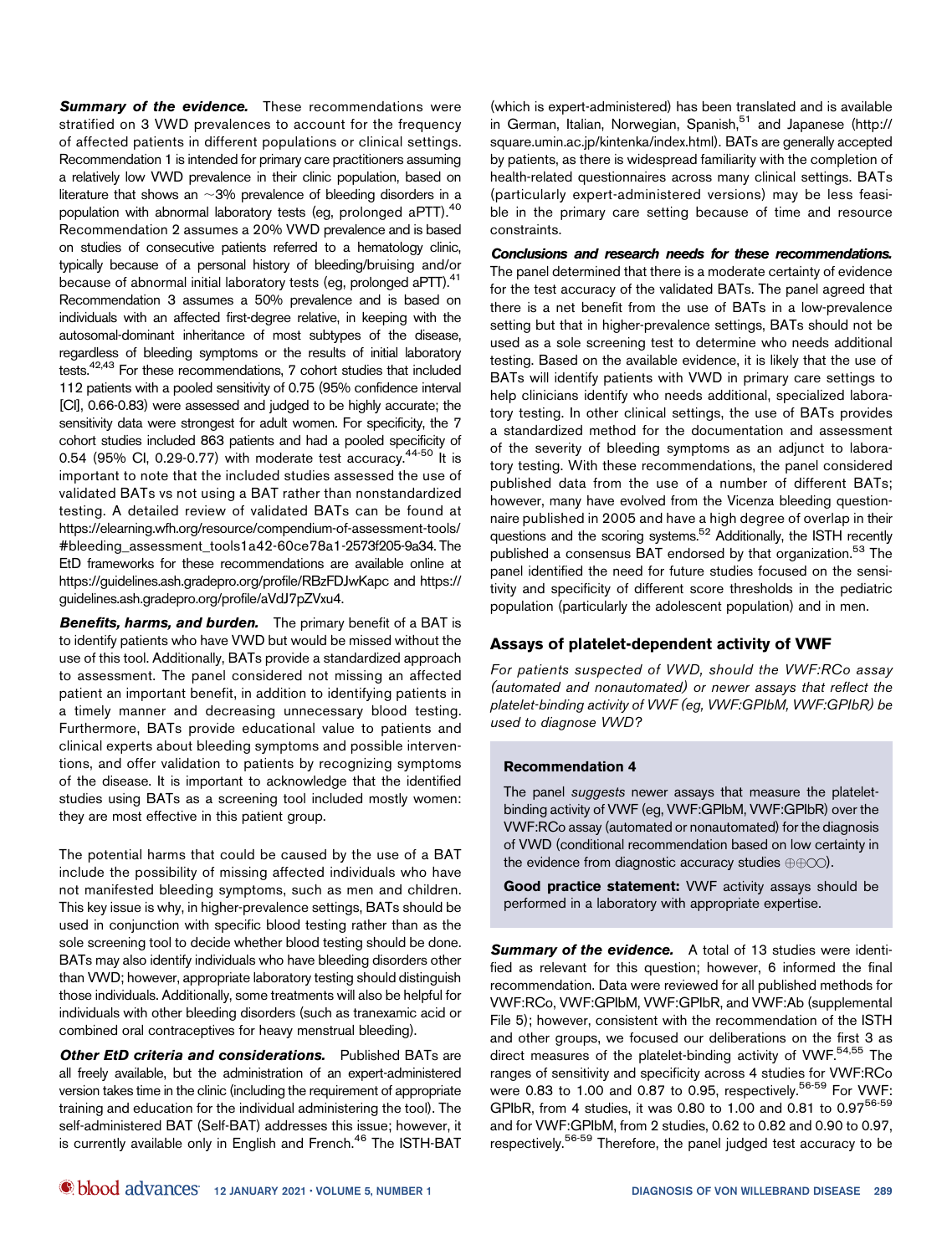<span id="page-10-0"></span>generally comparable between the different assays. There was a serious risk of bias in all studies because of the case-control design, and only 2 studies reported on all 3 assays.<sup>56-59</sup> Additionally, the published studies indirectly addressed the question because the tests were used to classify patients as opposed to making a new VWD diagnosis. The EtD framework for this recommendation is available online at<https://guidelines.ash.gradepro.org/profile/VRjivq3oyEY>.

Benefits, harms, and burden. The panel judged there to be moderate benefits of the newer assays, reflecting the lower coefficient of variation and higher reproducibility compared with VWF:RCo. Additionally, although the published studies were comparable in terms of test accuracy, they did not include a large number of patients of African descent and therefore do not clearly reflect the presence of VWF variants in that population that can affect ristocetin binding with the VWF:RCo but do not affect VWF function or represent the true risk of bleeding (eg, the D1472H sequence variant).<sup>60,61</sup> This creates the risk of overdiagnosis of these patients with VWF:RCo, which was considered a potential harm.

Other EtD criteria and considerations. Although estimates vary between countries, in general, the price is comparable between assays but payer systems and levels of insurability vary widely. The specialized technical nature of these assays (and the required expertise to perform and interpret them) is another limitation to widespread availability, as are issues of US Food and Drug Administration (FDA) approval of the newer assays in the United States. Lastly, not all tests are available in all laboratories, and decisions to switch from one assay to another must take into account local circumstances.

Conclusions and research needs for this recommendation. The guideline panel determined that there is low-certainty evidence for a net health benefit from using newer assays that measure the platelet-binding activity of VWF (eg, VWF:GPIbM, VWF:GPIbR) over VWF:RCo for patients suspected of having VWD. Other EtD criteria were generally in favor of using the newer assays. The panel identified the need for additional research focused on the performance of the assays in different racial/ethnic groups. Additionally, the panel identified the need for international guidance on detailed characteristics of appropriate laboratory expertise for VWF assays.

# VWF levels that normalize with age

For patients with a historic diagnosis of type 1 VWD but who now have normal VWF levels, should the diagnosis of VWD be reconsidered, or should it be removed?

#### Recommendation 5

The panel *suggests* reconsidering the diagnosis as opposed to removing the diagnosis for patients with previously confirmed type 1 VWD who now have VWF levels that have normalized with age (conditional recommendation based on very low certainty in the evidence of effects ⊕◯◯◯).

#### Remarks:

- With this recommendation, the panel worked under the assumption that the original diagnosis of type 1 VWD was accurate.
- Aging and comorbidities are known to increase VWF levels. However, the association between the increased VWF levels and bleeding symptoms is not established.

Decisions about reconsidering or removing the diagnosis should consider the patient's values and preferences and be informed by a shared decision-making process.

Summary of the evidence. We identified 6 observational studies that indirectly addressed this question and show that  $\sim$ 43% of VWD patients have VWF levels that normalize with age<sup>62-67</sup>; however, only 1 study adjusted for comorbidities that also could increase VWF levels.<sup>62</sup> Additionally, no studies longitudinally evaluated whether the bleeding phenotype improved or resolved with increased VWF levels. The widespread lack of age-specific normal ranges was also identified as a complicating factor. The possibility that changes in the ability of laboratories to measure VWF:RCo could be playing a role was considered; however, in 1987, Gill et al published a crosssectional study of blood donors that showed a 0.01 IU/mL annual increase in VWF levels between 20 and 60 years of age, suggesting that the levels truly do increase with age.<sup>68</sup> Whether that is in relation to comorbidities or independent of them remains unclear. The EtD framework for this recommendation is available online at [https://](https://guidelines.ash.gradepro.org/profile/JHcpxNiXNGU) [guidelines.ash.gradepro.org/profile/JHcpxNiXNGU](https://guidelines.ash.gradepro.org/profile/JHcpxNiXNGU).

Benefits, harms, and burden. Reconsidering (as opposed to removing) the diagnosis would allow clinicians to consider and test for a concomitant bleeding disorder (eg, a platelet function disorder), particularly if this testing was not done at the time of the type 1 VWD diagnosis. The panel acknowledges that the degree of VWF normalization may influence management decisions for future bleeds/procedures and that clinicians may choose to use tranexamic acid alone and avoid desmopressin because of the concern of cardiovascular complications and/or thrombosis in older patients. The panel was concerned that a decision to remove a VWD diagnosis might result in a patient not receiving appropriate treatment of a bleed or prior to a procedure, in addition to the patient not having appropriate clinical follow-up and monitoring.

Other EtD criteria and considerations. No specific resources would be required to remove a VWD diagnosis; however, the panel acknowledges that the necessary discussion between physician and patient is likely to be complicated and require adequate time. Additionally, removal of a diagnosis could have significant effects on insurance coverage in some countries. Reconsidering the diagnosis also requires a detailed discussion and may not completely avoid the issue of loss of insurance coverage; for example, in the United States, patients with a diagnosis of bleeding of unknown cause (BUC) are generally restricted from coverage of intranasal desmopressin. The panel recognized that patients may have widely different views on the acceptability of removing a VWD diagnosis. Patients with minimal bleeding symptoms are likely to be less concerned than those with significant bleeding, and a change in diagnosis may be less acceptable to the latter group. Regardless, clear communication and shared decision-making in this critical aspect of patient management is key, and one must keep in mind the physical and psychosocial impact on the patient.

Conclusions and research needs for this recommendation. The panel determined that there is very low certainty evidence for a net health benefit by reconsidering as opposed to removing a VWD diagnosis for patients with previously confirmed VWD who now have VWF levels that have normalized with age. Multiple factors make a firm diagnosis of VWD difficult. It must be acknowledged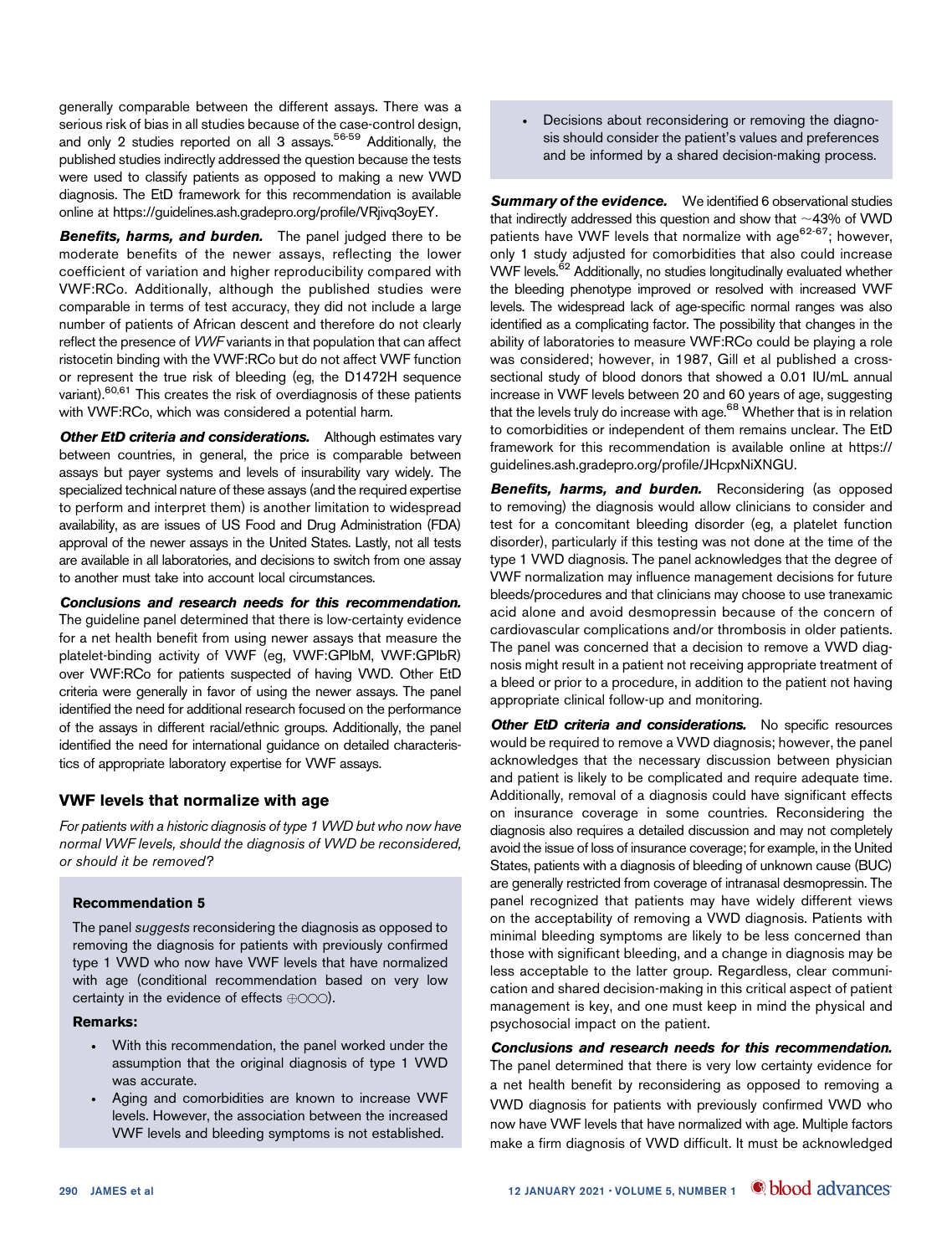<span id="page-11-0"></span>that mildly reduced VWF:Ag and VWF:RCo or VWF:GPIbM levels do not always firmly establish a diagnosis of VWD; conversely, levels at the lower end of the normal range do not always exclude the diagnosis. Although the VWF:Ag assay has good precision and reproducibility, VWF:RCo has greater variability, resulting in the potential for misdiagnosis and/or misclassification. Data showing that an increase in VWF levels with age is accompanied by a decrease in bleeding risk/symptoms are not available, therefore, the removal of a VWD diagnosis is very difficult. The panel identified a critical need for longitudinal studies that correlate VWF levels with bleeding symptoms as patients age, adjusted for comorbidities.

# Type 1 VWD

For patients with an abnormal initial VWD screen (low VWF:Ag and/or platelet-dependent VWF activity) suspected of type 1 VWD, should the diagnostic cutoff be at VWF:Ag and/or VWF plateletdependent activity  $<$  0.30 IU/mL or  $<$  0.50 IU/mL?

### Recommendation 6

The panel recommends a VWF level of  $<$ 0.30 IU/mL regardless of bleeding, and for patients with abnormal bleeding, a VWF level of  $<$  0.50 IU/mL to confirm the diagnosis of type 1 VWD (strong recommendation based on low certainty in the evidence of effects  $\oplus$  ⊕○○).

### Remarks:

- VWF level(s) refers to VWF:Ag and/or platelet-dependent VWF activity (eg, VWF:GPIbM).
- The lower limit of the normal range as determined by the local laboratory should be used if it is  $<$  0.50 IU/mL. ABO-specific reference ranges are not required.
- VWF is an acute-phase reactant that increases in response to a variety of stimuli (eg, bleed, trauma, pregnancy). VWD diagnostic testing should be performed when patients are at a baseline state of health.

**Summary of the evidence.** A total of 9 observational studies were reviewed that address this question, including studies that evaluated the genetic basis of type 1 VWD, $42,65,69,70$ determined likelihood ratios (LRs) for type 1 VWD, 42,71-73 correlated VWF levels with bleeding, <sup>65,71</sup> and evaluated patients referred for investigation of a possible bleeding disorder.<sup>18,74</sup> The cutoff value of 0.30 IU/mL was evaluated based on expert consensus and previous guideline recommendations.<sup>75</sup> Patients with VWF levels  $<$  0.30 IU/mL were shown to have VWF mutations detected 75% to 82% of the time.<sup>69,70</sup> In contrast, patients with VWF levels of 0.30 to 0.50 IU/mL had VWF mutations detected 44% to 60% of the time.<sup>65,69,70</sup> In terms of LRs, patients with VWF levels of 0.30 to 0.40 IU/mL had an LR of infinity, as VWF was confirmed in all cases with second-level testing. For VWF levels of 0.41 to 0.50 IU/mL, the LR was 0.73 (0.41-1.30); for VWF levels of 0.51 to 0.60 IU/mL, the LR was 0.33 (0.18-0.62). $71$  Of critical importance, studies evaluating the correlation of VWF levels and bleeding symptoms show a similar bleeding phenotype across the range of VWF levels and specifically do not show more severe bleeding in those with VWF levels  $<$  0.30 IU/mL.<sup>65,69</sup> Additionally, 70 of 93 patients with VWF levels of 0.30 to 0.50 IU/mL were investigated after a bleeding episode: mucocutaneous bleeding was present in 35, 25 bled after surgery, and 10 bled after dental procedures. Ten experienced  $>1$  bleeding symptom.<sup>71</sup> The EtD framework for this recommendation is available online at [https://guidelines.ash.gradepro.org/](https://guidelines.ash.gradepro.org/profile/Ckc7oThe8q0) [profile/Ckc7oThe8q0](https://guidelines.ash.gradepro.org/profile/Ckc7oThe8q0).

Benefits, harms, and burdens. The issue of diagnostic cutoffs is of great importance in certain health care systems, as it has a major impact on who is able to access care. The panel judged that those with VWF levels between 0.30 and 0.50 IU/mL and bleeding symptoms would have a net health benefit from a clear type 1 VWD diagnosis. The panel considered recommending that patients with VWF levels between 0.30 and 0.50 IU/mL and a positive family history should also be diagnosed with type 1 VWD (regardless of bleeding symptoms); however, the risk of an inaccurate diagnosis in a family member was felt to be a significant concern. Additionally, it was recognized that family structures vary widely and might influence the possibility of a diagnosis, for example, if someone had many female relatives who have heavy menstrual bleeding. Furthermore, although the inheritance of type 1 VWD in families with VWF levels  $<$  0.30 IU/mL is autosomal dominant, in families with VWF levels of 0.30 to 0.50 IU/mL, the issues of incomplete penetrance and variable expressivity complicate inheritance.<sup>70</sup> In this latter group, the bleeding is likely to be complex, with contribution from genes outside of VWF; a concomitant bleeding disorder, such as a platelet function disorder, should be considered. These issues led to debate about the cause of bleeding in someone with milder reductions in VWF; however, these patients are still likely to benefit from the many treatments that are given for VWD, although they may suffer harms from side effects.

Other EtD criteria and considerations. Diagnosing individuals with type 1 VWD who have VWF levels between 0.30 and 0.50 IU/mL might result in more repeat testing for those on the borderline. This could have accessibility and feasibility implications, particularly for those who do not live in centers with specialized coagulation laboratories.

Conclusions and research needs for this recommendation. The panel determined that there is low-certainty evidence for a net health benefit of less restrictive diagnostic criteria for the diagnosis of type 1 VWD. Despite the low certainty in the evidence, the panel decided on a strong recommendation for 2 reasons: (1) a high value was placed on an explicit diagnosis to ensure access to care for those with a bleeding phenotype and (2) to ensure international uniformity in diagnostic criteria and the avoidance of center-specific thresholds based on a conditional recommendation.<sup>76</sup> Although a definite diagnosis of type 1 VWD is straightforward in those with VWF levels  $<$  0.30 IU/mL, the advantage of pursuing and assigning a definitive diagnosis in mild or borderline cases was weighed against the risk of overdiagnosis and overmedicalization. As noted, the panel placed a high priority on not missing the diagnosis, especially for patients with bleeding symptoms, in order to ensure that management to treat/prevent bleeds is provided. Research priorities were identified including detailed data (including outcomes for bleeding with procedures and prevalence of a concomitant bleeding disorder) for patients with VWF levels between 0.30 and 0.60 IU/mL as well as the correlation with bleeding symptoms and information about family members of patients with type 1 VWD.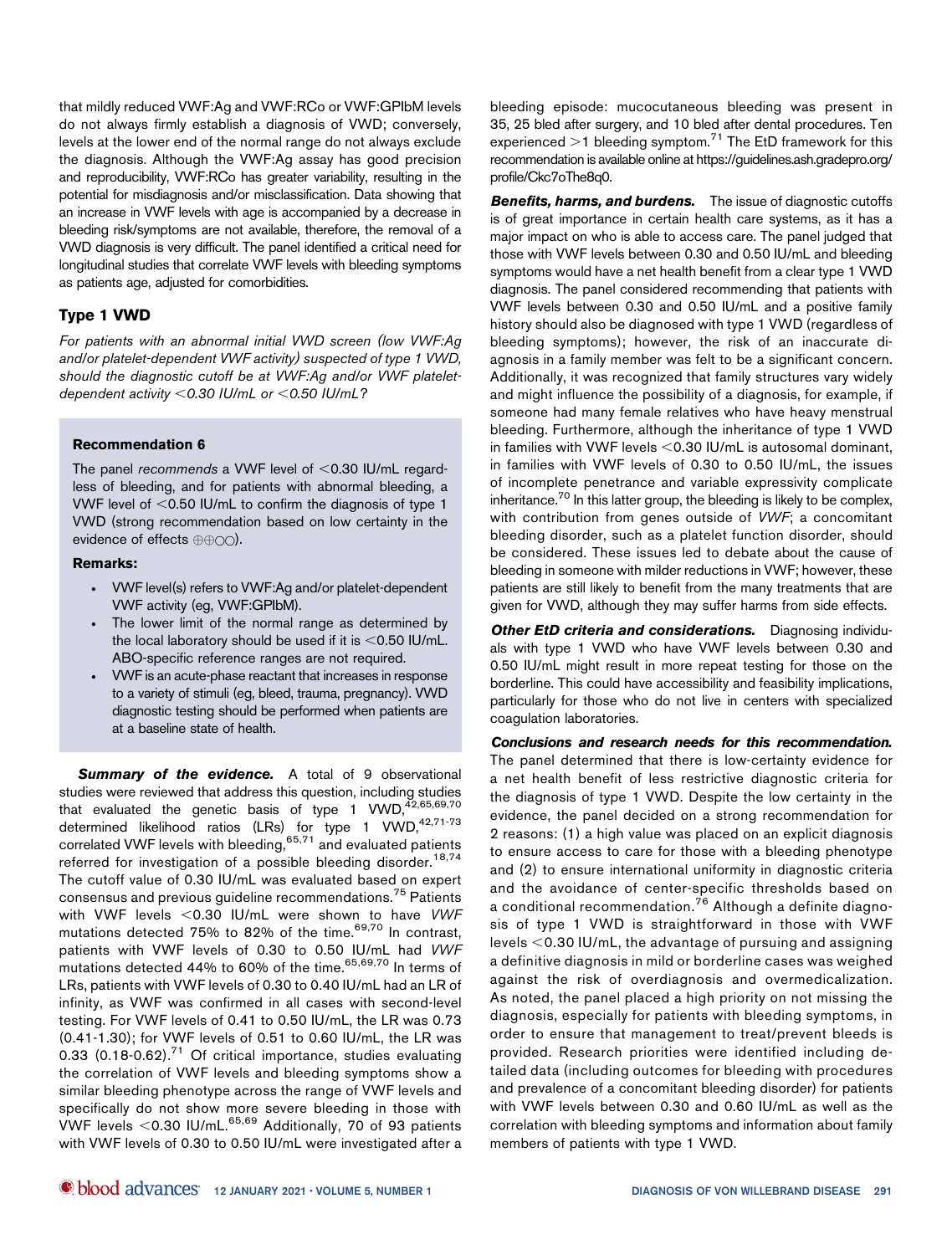# <span id="page-12-0"></span>Type 1C VWD

For patients suspected of type 1 VWD with increased VWF clearance (type 1C VWD), should the ratio of propeptide to VWF antigen (VWFpp/VWF:Ag) or a desmopressin trial with 1- and 4-hour postinfusion blood work be used to confirm increased VWF clearance?

#### Recommendation 7

The panel suggests against using the VWFpp/VWF:Ag (ratio of VWF propeptide to antigen) and rather using a desmopressin trial with 1- and 4-hour postinfusion blood work to confirm increased VWF clearance for patients with VWD suspected of type 1C should be used (conditional recommendation based on low certainty in the evidence from diagnostic accuracy studies ⊕⊕○○).

**Summary of the evidence.** A decrease in VWF survival (or increased VWF clearance) has long been suggested as a potential mechanism for type 1 VWD and is now known to account for  $\sim$  15% to 20% of cases.<sup>20,21</sup> This was first clearly described for patients with Vicenza-type VWD, known to be caused by the VWF missense mutation R1205H.<sup>77</sup> It was subsequently shown that this phenotype could be identified by an increased VWFpp/VWF:Ag ratio, given that the propeptide is stored in the Weibel-Palade bodies of endothelial cells in a 1:1 ratio with the mature protein but dissociates after secretion.<sup>78</sup> If mature VWF is subject to enhanced clearance, the ratio of VWFpp to VWF:Ag increases. The response to desmopressin can also identify these patients, if a 4-hour postinfusion time point is included and shows a  $>$ 30% decrease from the peak VWF level.<sup>79</sup> Five studies were reviewed to address this question, including 2 that evaluated the correlation between the VWFpp/VWF:Ag ratio and VWF half-life<sup>78,79</sup> and 3 that reported on the correlation of the VWFpp/VWF:Ag ratio and VWF mutation.21,22,80 No test-accuracy results were presented in the included studies because of the lack of an accepted reference standard to define type 1C VWD. In general, a higher VWFpp/ VWF:Ag ratio was associated with a shorter VWF half-life and a higher rate of an identified VWF mutation, but it was noted that in some patients, the ratio can be normal but the clearance of VWF rapid.<sup>79</sup> The EtD framework for this recommendation is available online at <https://guidelines.ash.gradepro.org/profile/wBmLq8BFekg>.

Benefits, harms, and burden. The accurate identification of patients who have type 1C VWD has management implications, as these patients may require VWF concentrate to treat/prevent bleeds. A desmopressin trial, in addition to identifying patients with increased VWF clearance, also provides very useful information to the clinician about the utility of that treatment of an individual patient. Not all patients can safely undergo a desmopressin trial, including very young and very old patients, because of the risks associated with desmopressin (eg, hyponatremia or thrombosis); in these patients, the VWFpp/VWF:Ag ratio could be helpful.

Other EtD criteria and considerations. Desmopressin trials require significant resources to complete in terms of nursing time, clinic space, and laboratory costs. Repeated blood draws are required, which could decrease acceptability for some patients. A significant time commitment is also required to complete the trial, including 1- and 4-hour postinfusion levels, resulting in patients needing to make an extra visit to clinic and miss a day of work or school; however, with a clear explanation of why the trial (and the 4-hour postinfusion level) is needed, it is likely that most patients would agree to have it performed. Lastly, protocols for the completion of desmopressin trials and definitions of responsiveness vary widely. Conversely, the VWFpp assay is simple to perform and requires only a single blood draw, but it is not available in most clinical laboratories.

### Conclusions and research needs for this recommendation.

Overall, the panel determined that there is low certainty for a net health benefit from the use of a desmopressin trial over the VWFpp/ VWF:Ag ratio for the identification of type 1C VWD. Feasibility and acceptability concerns for desmopressin trials were judged to be substantial, but this did not outweigh the lack of availability of the VWFpp assay. Research priorities include the need for studies addressing the sensitivity and specificity of various VWFpp/VWF: Ag thresholds, the clearance and half-life of VWFpp, and whether those variables are constant, in addition to studies that always include the 4-hour postinfusion time point for desmopressin trials.

### Type 2 VWD

For patients with an abnormal initial VWD screen (low VWF:Ag and/or platelet-dependent VWF activity) suspected of type 2 VWD, should a platelet-dependent VWF activity/VWF:Ag ratio cutoff of  $<$  0.5 or a higher cutoff of  $<$  0.7 be used to confirm type 2 VWD?

#### Recommendation 8

The panel suggests against a platelet-dependent VWF activity/VWF:Ag ratio cutoff of  $<$  0.5 and rather using a higher cutoff of  $<$  0.7 should be used to confirm type 2 VWD (2A, 2B, or 2M) for patients with an abnormal initial VWD screen (conditional recommendation based on very low certainty in the evidence from diagnostic accuracy studies  $\oplus$  $\odot$  $\odot$ ).

### Remark:

Some patients with type 2 VWD have normal VWF:Ag and platelet-dependent VWF activity but a low ratio of platelet-dependent VWF activity/VWF:Ag.

**Summary of the evidence.** Six observational studies were identified that addressed this question; all 6 evaluated diagnostic test accuracy,59,81-85 and 1 also looked at VWF mutations felt to be causative of type 2M VWD.<sup>83</sup> The pooled sensitivity for the higher cutoff of  $<$ 0.70 was 0.90 (95% CI, 0.83-0.94) compared with 0.58 to 0.79 for  $<$  0.5. Specificity was assumed to be 100% for  $<$  0.5 but was not directly available from the published studies. The panel judged there to be a serious risk of bias in 4 studies due to the case-control study design and serious unexplained heterogeneity between the studies. The EtD framework for this recommendation is available online at [https://](https://guidelines.ash.gradepro.org/profile/Orzbo0O_gbw) [guidelines.ash.gradepro.org/profile/Orzbo0O\\_gbw](https://guidelines.ash.gradepro.org/profile/Orzbo0O_gbw).

Benefits, harms, and burden. The panel was less concerned about false positives for this question, as additional testing, such as VWF multimer analysis, the VWF:CB assay, and/or genotyping, is typically performed for type 2 VWD, providing further clarification of the subtype. False negatives were judged to be of greater importance by both clinical and patient experts because of the concern of missing patients who would benefit from treatment. The false-negative rate was much higher for the  $<$ 0.5 cutoff than the  $<$ 0.7 cutoff (65 more false negatives of 1000 in a population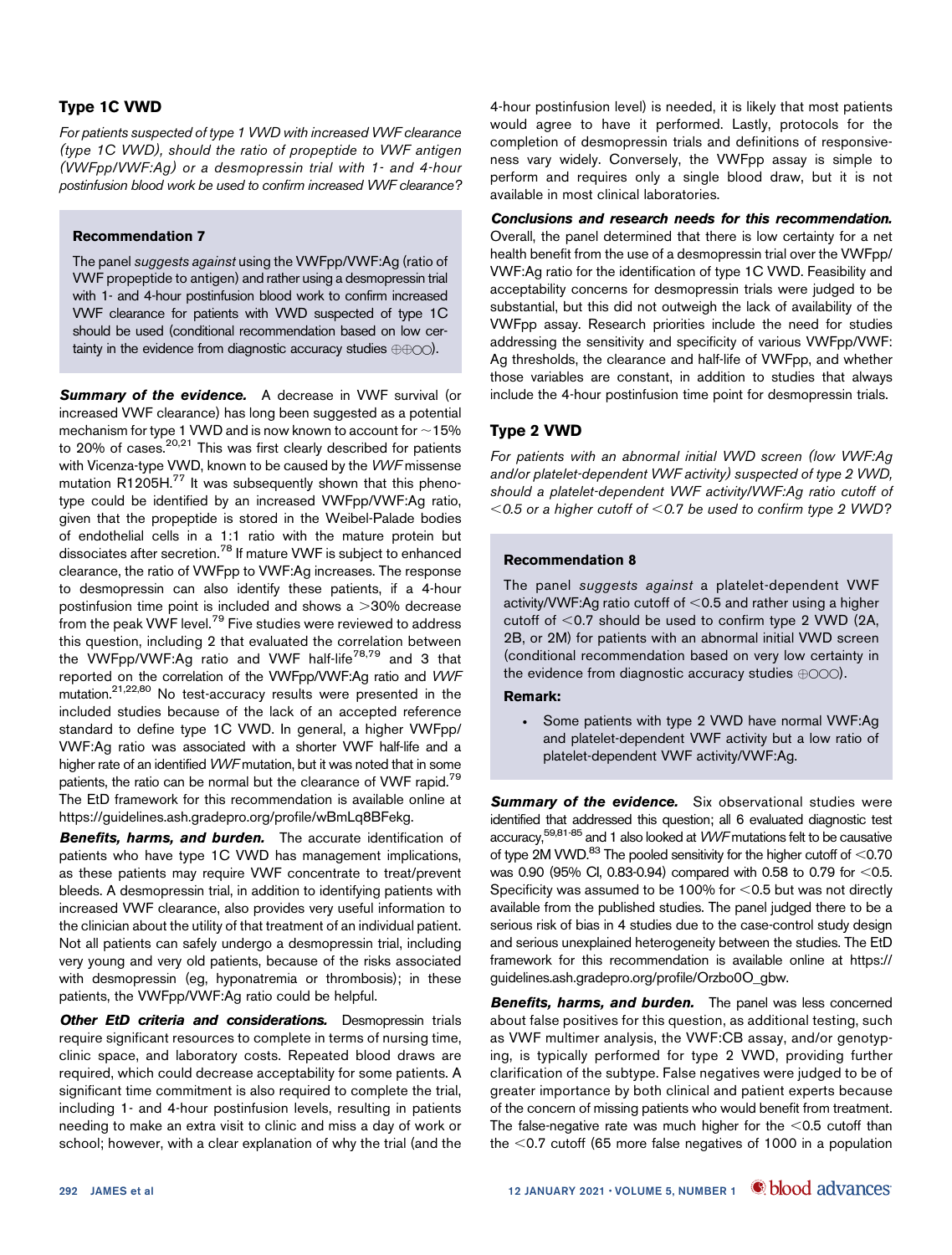<span id="page-13-0"></span>with 30% prevalence). However, it should be noted that this question applies to patients with abnormal initial VWD testing, making it more likely that a patient would be misclassified as having type 1 VWD than missed altogether.

Other EtD criteria and considerations. There would be no direct change to cost of using different ratio cutoffs for type 2 VWD; however, a higher cutoff is likely to result in more repeat testing and additional assays being performed. Lack of widespread availability and differing levels of insurance coverage of VWF assays were highlighted as issues, in addition to variability in terms of clinical and laboratory expertise about type 2 VWD. Problems with the VWF:RCo and falsepositive results in the African American population were also noted.

Conclusions and research needs for this recommendation. The guideline panel determined that there is low-certainty evidence for a net health benefit from using a VWF:RCo/VWF:Ag cutoff of  $<$  0.7 over a lower cutoff of  $<$  0.5 for patients suspected of type 2 VWD. Additional research is needed to understand variability in the VWF:RCo in different ethnic groups.

For patients suspected of type 2A, 2B, or 2M VWD in need of additional testing, should a VWF multimer analysis or a VWF:CB to VWF:Ag ratio (VWF:CB/VWF:Ag) be used?

#### Recommendation 9

The panel suggests either VWF multimer analysis or VWF:CB/VWF:Ag (ratio of VWF collagen binding to antigen) to diagnose type 2 VWD for patients suspected of type 2A, 2B, or 2M in need of additional testing (conditional recommendation based on very low certainty in the evidence from diagnostic studies ⊕◯◯◯).

#### Remark:

• Most laboratories that do the VWF:CB assay use type I and/or III collagen, which is known to be a surrogate for the presence of high-molecular-weight VWF.

Summary of the evidence. There were a total of 10 studies that addressed this question. Ten addressed diagnostic test accuracy for types 2A and  $2B^{59,85-93}$  and 6 for type  $2M$ . 87-90,92,93 For types 2A and 2B, the sensitivity of VWF:CB/VWF:Ag was 0.90 (95% CI, 0.78-0.96) and specificity was 0.95 (95% CI, 0.89- 0.98), vs a sensitivity of 0.90 (95% CI, 0.90-0.99) and specificity of 0.97 (95% CI, 0.94-0.99) for multimers. For type 2M VWD, the sensitivity of VWF:CB/VWF:Ag was 0.98 (95% CI, 0.96-1.00) with a specificity of 0.99 (95% CI, 0.98-1.00), vs a sensitivity of 0.86 (95% CI, 0.73-0.98) and a specificity of 0.97 (95% CI, 0.94-0.99) for multimers. However, there was a serious risk of bias in many of the studies because of the case-control design, and it must be acknowledged that the centers doing the multimer analysis for these studies were referral centers with significant experience and expertise. Additionally, there was no consistent cutoff for the VWF:CB/VWF:Ag ratio. Lastly, type 2M VWD is defined by a normal multimer profile, making this assay the reference standard for that subtype. The EtD framework for this recommendation is available online at <https://guidelines.ash.gradepro.org/profile/26d0oeZn088>.

Benefits, harms, and burden. The accurate identification of patients with types 2A, 2B, or 2M is important for prognosis and for

family counseling. Patients with type 2 VWD generally have more significant bleeding than those with type 1 VWD, and the family histories are clearly autosomal dominant, without the issues of incomplete penetrance or variable expressivity that complicate milder forms of type 1 VWD.<sup>45</sup> Desmopressin is relatively contraindicated in type 2B VWD, as it may cause thrombocytopenia due to increased platelet binding; however, patients suspected of having this subtype would usually have additional testing performed, such as genetic testing, that would clarify the subtype.<sup>94</sup> Patients with type 2A or 2M are less likely to respond to desmopressin, but this would be identified at the time of a desmopressin trial.<sup>95</sup> Other treatment decisions are not likely to vary significantly between subtypes.

**Other EtD criteria and considerations.** The VWF:CB assay is not widely available, and there are differences in the type of collagen used. Collagen types I and III interact with the A3 domain of VWF and type IV collagen with the A1 domain; as noted, most laboratories that perform this assay use type I and/or III collagen. VWF multimer analysis is technically challenging and is generally much more expensive than the VWF:CB assay. Insurance coverage for both assays varies widely.

Conclusions and research needs for this recommendation. The panel determined that there is low-certainty evidence to recommend either performing VWF multimer analysis or using the VWF:CB/VWF:Ag ratio to identify type 2A, 2B, or 2M VWD. Additional research is needed to assess the diagnostic test accuracy of multimers in VWD patients who have known abnormal VWF:CB.

For patients suspected of type 2A or 2B VWD, should low-dose RIPA or targeted genetic testing be used to diagnose type 2B VWD?

#### Recommendation 10

The panel suggests targeted genetic testing over low-dose RIPA to diagnose type 2B VWD for patients suspected of type 2A or 2B in need of additional testing (Figure 2) (conditional recommendation based on low certainty in the evidence from diagnostic accuracy studies  $\oplus$  ⊕○○).

Summary of the evidence. We identified 15 studies that addressed this question, 14 that reported the identification of type 2B VWD mutations, <sup>84,94-106</sup> and 9 that reported phenotypegenotype correlations in 2B VWD.<sup>84,94,97,98,100-103,105</sup> The pooled sensitivities were 1.00 (95% CI, 1.00-1.00) for genetic testing and 0.99 (95% CI, 0.60-1.00) for RIPA; specificity was not available from the included studies. There was serious risk of bias because of the case-control study design and serious issues with the reference standard and/or index test bias in many of the studies; type 2B VWD is often defined by the VWF mutation and/or the identification of platelet agglutination with a low ristocetin concentration on RIPA. The EtD framework for this recommendation is available online at <https://guidelines.ash.gradepro.org/profile/hGn1YO1dxh4>.

Benefits, harms, and burden. The accurate identification of type 2B VWD is important because it has relevance for prognosis and also treatment. Patients with this subtype typically have a more severe bleeding phenotype compared with other type 2 and type 1 VWD patients, and the bleeding risk has been shown to correlate with the degree of thrombocytopenia.<sup>94</sup> Additionally,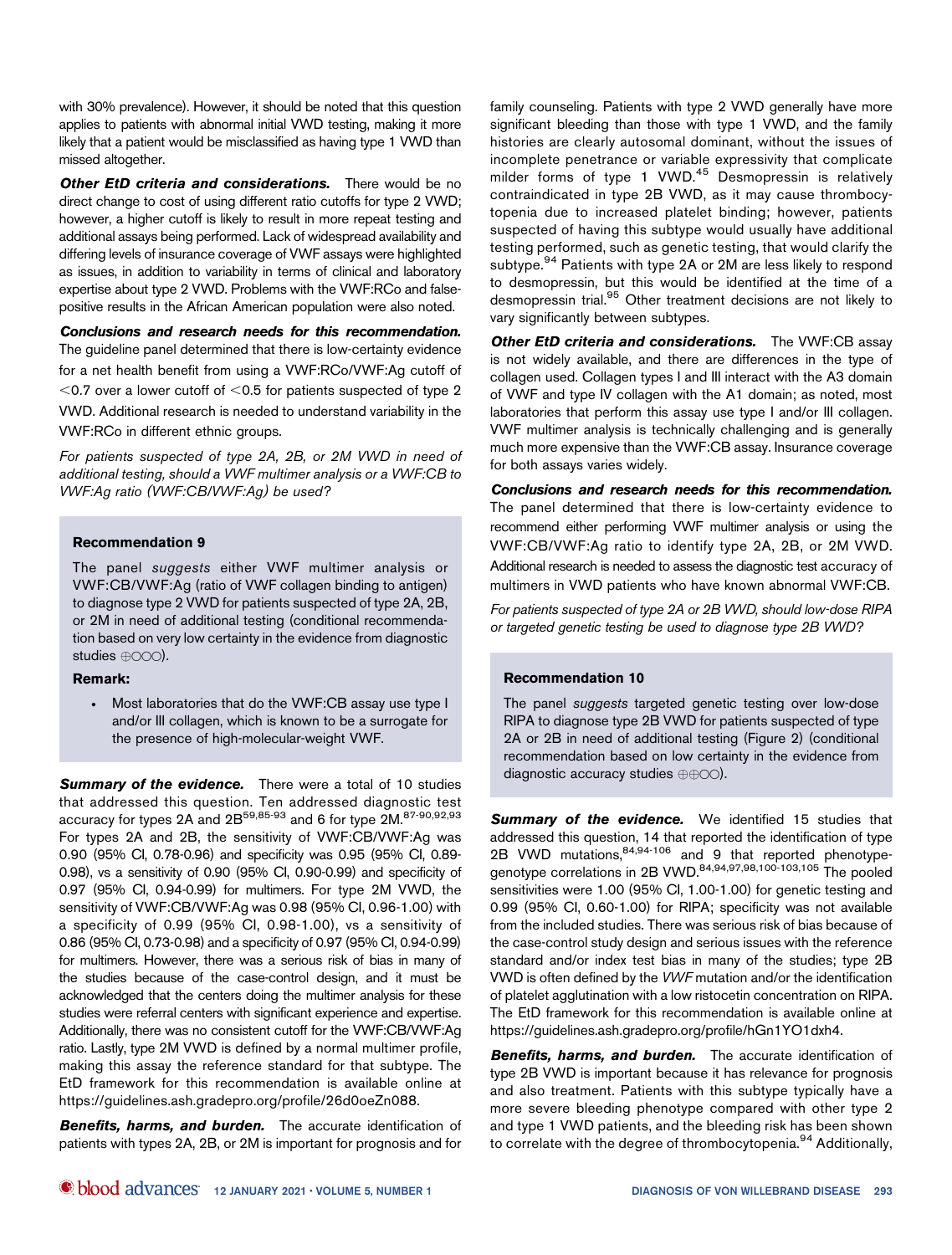<span id="page-14-0"></span>desmopressin is relatively contraindicated because it can worsen the thrombocytopenia.

Other EtD criteria and considerations. Pathogenic VWF variants that cause type 2B VWD are found in exon 28; therefore, targeted genetic testing for well-characterized missense mutations is possible. Genetic testing is not available at all centers, but it is relatively straightforward to ship samples for this type of analysis. Likewise, RIPA is not available at all centers; however, that test requires a fresh sample; therefore, shipping is not possible, limiting accessibility to the test. Additionally, the methodology to perform a RIPA is not standardized, and different concentrations of ristocetin have been proposed as indicating a positive test (eg, 0.5 mg/mL and 0.25 mg/mL). In general, patients accept having either test performed; however, there are some patient groups that have concerns about genetic tests (eg, some First Nations people). Genetic testing is typically more expensive than RIPA, and insurance coverage is variable.

Conclusions and research needs. The panel determined that there is low-certainty evidence for a net health benefit from the use of targeted genetic testing (when available) over RIPA to diagnose type 2B VWD. Additional research, focused on the diagnostic test accuracy of RIPA, would be beneficial.

For patients suspected of type 2N VWD in need of additional testing, should VWF:FVIIIB or targeted genetic testing be used to diagnose type 2N VWD?

### Recommendation 11

The panel suggests using either VWF:FVIIIB or targeted genetic testing (when available) for patients with suspected type 2N VWD in need of additional testing (Figure 3) (conditional recommendation based on low certainty in the evidence from diagnostic accuracy studies  $\oplus$  ⊕○○).

Summary of the evidence. We identified 17 studies that addressed this question, 16 that reported on the identification of a type 2N mutation<sup>57,103,105,107-119</sup> and 13 that reported the correlation between assays.57,102,103,105,107,109-111,114-117,119 The sensitivities of both genetic testing and the VWF:FVIIIB assay were reported as 1.00 (95% CI, 1.00-1.00); however, both were used as the reference standard, resulting in serious bias. Specificity was not available from the included studies. There was also serious patientselection bias due to the case-control study design in all studies. The EtD framework for this recommendation is available online at <https://guidelines.ash.gradepro.org/profile/HDVamZn5f-0>.

Benefits, harms, and burden. The accurate identification of type 2N VWD is important for a number of reasons. In contrast to all other type 2 and type 1 VWD, type 2N is autosomal recessive, which is critical for appropriate genetic counseling within families. Type 2N VWD can be mistaken for hemophilia A because of the low FVIII level, with critical treatment implications: patients with hemophilia A are treated with FVIII concentrate; however, type 2N VWD patients require VWF replacement therapy to prevent/treat serious bleeds. Pathogenic VWF variants that cause type 2N VWD are generally found in exons 18 to 20; however, novel variants that have not been previously described or characterized can be found.<sup>120</sup>

In those cases, evidence of the phenotype is required (decreased binding of FVIII by VWF, which would be identified by the VWF:FVIIIB assay). However, doing only the VWF:FVIIIB assay will not be as informative as genetic testing for family counseling, as patients with type 2N VWD can be homozygous for a single 2N variant or compound heterozygous for 2 2N variants (and in both cases a child would be heterozygous for a 2N allele and unlikely to manifest bleeding); sometimes only a single 2N variant is found, in which case it is assumed that there is coinheritance of a null allele (therefore, a child could be heterozygous for 2N with no bleeding or could have type 1 VWD). Additionally, if an F8 variant is identified as opposed to a VWF variant, then the diagnosis can be confirmed as hemophilia A with appropriate treatment and genetic counseling for X-linked inheritance.<sup>120</sup>

Other EtD criteria and considerations. Genetic testing is not available at all centers, but it is relatively straightforward to ship samples to reference laboratories for this type of analysis. Likewise, VWF:FVIIIB is not available at all centers, but shipping of plasma is possible. In general, patients accept having either test performed; however, there are some patient groups that have concerns about genetic testing (eg, some First Nations people). Genetic testing is more expensive than the VWF:FVIIIB assay, and insurance coverage is variable.

Conclusions and research needs for this recommendation. The panel determined that there is low-certainty evidence to suggest using either VWF:FVIIIB or genetic testing for patients with suspected type 2N VWD. Indeed, the panel agreed that the tests can be complementary in the diagnostic workup of patients. Identifying a reference standard for type 2N VWD was identified as a research priority.

# What are others saying and what is new in these guidelines?

Multiple published guidelines recommend a cutoff of  $<$  0.30 IU/mL for a definite diagnosis of type 1 VWD, with the US National Institutes of Health National Heart, Lung, and Blood Institute (NHLBI) guidelines stating that "this recommendation does not preclude the diagnosis of VWD in individuals with VWF:RCo of 30 to 50 IU/dL if there is supporting clinical evidence and/or family evidence for VWD."<sup>75</sup> The recommendation of the United Kingdom Haemophilia Centre Doctors Organization (UKHCDO) states: "Patients with an appropriate bleeding history and VWF activity 0.30-0.50 IU/mL should be regarded as having primary hemostatic bleeding with reduced VWF as a risk factor rather than VWD. We suggest referring to this as 'Low VWF'." <sup>55</sup> This guideline panel prioritized ensuring access to medical care and therefore recommends a level of <0.30 IU/mL regardless of bleeding and a VWF level of 0.30 to 0.50 IU/mL for patients with abnormal bleeding to confirm the diagnosis of type 1 VWD. There was significant concern that the term "Low VWF" creates an unintentional barrier to patients receiving appropriate care because of a lack of a clear diagnosis, particularly in countries without universal health care systems. A patient's bleeding symptoms were the primary consideration for this recommendation.

Recently, the NHF Medical and Scientific Advisory Council (MASAC) raised concern about the critical importance of preanalytical variables in VWD testing, and the possibility of false-positive results from samples processed or shipped improperly.<sup>121</sup> This guideline panel acknowledges the significance of this issue in avoiding a misdiagnosis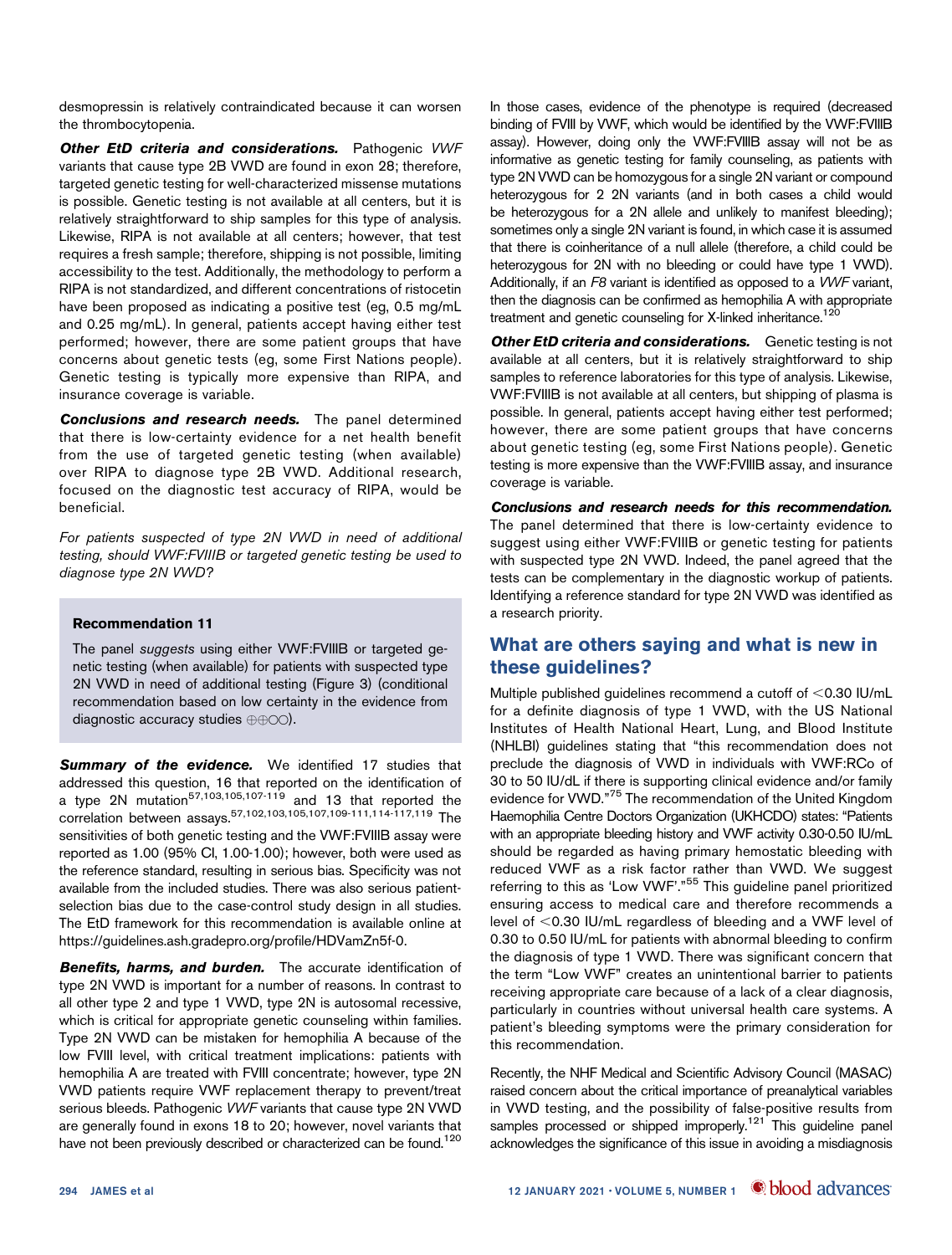# Limitations of these guidelines

investigated for a bleeding disorder.<sup>122</sup>

The limitations of these guidelines are inherent in the low or very low certainty in the evidence identified for many of the questions.

of VWD, which has been reported in a cohort of women being

These guidelines focused on the most common inherited forms of VWD; however, we would like to highlight the recently published guidance document on the diagnosis and management of platelet-

#### Plans for updating these guidelines

After publication of these guidelines, the collaborating organizations will maintain them through surveillance for new evidence, ongoing review by experts, and regular revisions based on literature searches.

#### Updating or adapting recommendations locally

Adaptation of these guidelines will be necessary in many circumstances. These adaptations should be based on the associated EtD frameworks.<sup>10</sup>

# Acknowledgments

The authors acknowledge:

William L. Nichols Jr, who served as chair of the NHLBI von Willebrand Disease Expert Panel and of the 2007 publication "The Diagnosis, Evaluation, and Management of von Willebrand Disease," for advice and guidance during the early stages of this guideline's development.

Jenny Castano, Emily Senerth, and Rob Kunkle from ASH; Cary Clark from ISTH; Ellen Riker and Mark Skinner from NHF; and Fiona Robinson from WFH for organizational support.

The ASH ISTH NHF WFH von Willebrand Disease Guideline Scoping Group:

Paula James, Chair Nathan T. Connell, Vice-chair Jeroen Eikenboom, ISTH representative Magdy El Ekiaby, WFH representative Veronica Flood, NHF representative Jessica Graham, NHF patient representative Susan Halimeh, WFH patient representative Barbara Konkle, NHF representative Frank Leebeek, ISTH representative

William L. Nichols Jr, ASH representative

Flora Peyvandi, WFH representative

Francesca Stufano for participating in guideline question prioritization and outcome selection.

Omar Abughanimeh, Abdalla El Alayli, Osama Diab, Ahmad Dimassi, Bader Madoukh, Aref Qureini, and Sammy Tayiem for their work on the systematic review team.

These guidelines are dedicated to the memory of J. Evan Sadler, a member of the VWD management guideline panel who died in December 2018. His work challenged the community to think critically about the diagnosis of VWD. The panel is grateful for his advice and contributions to the early guideline efforts, and for his lifetime of scholarship and service to the bleeding disorders community.

# Authorship

Contribution: P.D.J. wrote the first draft of the manuscript and revised the manuscript based on authors' suggestions; guideline panel members B.A., J.D.P., J.E., N.G., S.H., V.J.-P., B.K., C.M., S.M., R.R.M., J.S.O., N.S., and R.S. critically reviewed the manuscript and provided suggestions for improvement; knowledge synthesis team members M.A.K., N.H., and R.A.M. contributed evidence summaries to the guidelines, critically reviewed the manuscript, and provided suggestions for improvement; P.D.J., N.T.C., and R.A.M. were the cochairs of the panel and led panel meetings; V.H.F. chaired the concurrent guideline panel on management of VWD, critically reviewed the manuscript, and provided suggestions for improvement; and all authors approved the content.

Conflict-of-interest disclosure: Authors were members of the diagnosis guideline panel or members of the systematic review team or both, with the addition of V.H.F. who chaired the management panel. All completed disclosure-of-interest forms, which were reviewed by ASH and are available as supplemental Files 2 and 3.

ORCID profiles: P.D.J., [0000-0003-4649-9014;](https://orcid.org/0000-0003-4649-9014) N.T.C., [0000-](https://orcid.org/0000-0003-4100-7826) [0003-4100-7826;](https://orcid.org/0000-0003-4100-7826) B.A., [0000-0002-8740-9989;](https://orcid.org/0000-0002-8740-9989) J.D.P., [0000-](https://0000-0002-1461-2871) [0002-1461-2871;](https://0000-0002-1461-2871) J.E., [0000-0002-3268-5759;](https://0000-0002-3268-5759) S.H., [0000-0002-](https://0000-0002-5545-8014) [5545-8014;](https://0000-0002-5545-8014) B.K., [0000-0002-3959-8797;](https://orcid.org/0000-0002-3959-8797) C.M., [0000-0002-](https://0000-0002-4771-8760) [4771-8760;](https://0000-0002-4771-8760) J.S.O., [0000-0003-0309-3313;](https://orcid.org/0000-0003-0309-3313) V.H.F., [0000-0001-](https://0000-0001-8998-6838) [8998-6838.](https://0000-0001-8998-6838)

Correspondence: Paula D. James, Queen's University, Room 2015 Etherington Hall, 94 Stuart St, Kingston, ON K7L 3N6, Canada; e-mail: [jamesp@queensu.ca.](mailto:jamesp@queensu.ca)

# References

- 1. Institute of Medicine (US) Committee on Standards for Developing Trustworthy Clinical Practice Guidelines. Clinical Practice Guidelines We Can Trust. Washington, DC: National Academies Press; 2011.
- Qaseem A, Forland F, Macbeth F, Ollenschläger G, Phillips S, van der Wees P; Board of Trustees of the Guidelines International Network. Guidelines International Network: toward international standards for clinical practice guidelines. Ann Intern Med. 2012;156(7):525-531.
- 3. Schünemann HJ, Al-Ansary LA, Forland F, et al; Board of Trustees of the Guidelines International Network. Guidelines International Network: principles for disclosure of interests and management of conflicts in guidelines. Ann Intern Med. 2015;163(7):548-553.
- 4. Alonso-Coello P, Oxman AD, Moberg J, et al; GRADE Working Group. GRADE Evidence to Decision (EtD) frameworks: a systematic and transparent approach to making well informed healthcare choices. 2: Clinical practice guidelines. BMJ. 2016;353:i2089.
- 5. Alonso-Coello P, Schünemann HJ, Moberg J, et al; GRADE Working Group. GRADE Evidence to Decision (EtD) frameworks: a systematic and transparent approach to making well informed healthcare choices. 1: Introduction. BMJ. 2016;353:i2016.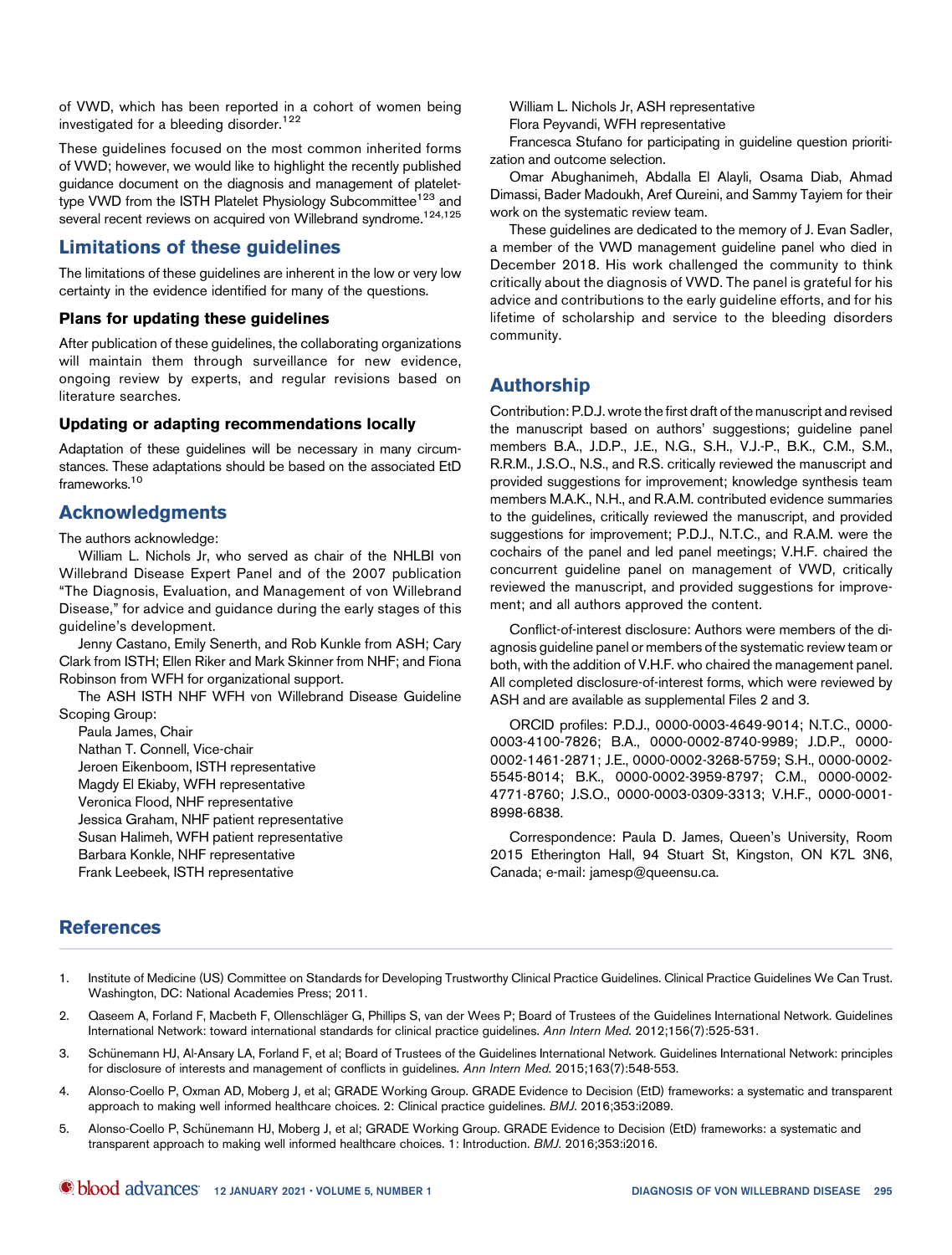- 6. Guyatt GH, Oxman AD, Kunz R, et al. GRADE guidelines: 2. Framing the question and deciding on important outcomes. J Clin Epidemiol. 2011;64(4): 395-400.
- 7. Guyatt GH, Oxman AD, Vist GE, et al; GRADE Working Group. GRADE: an emerging consensus on rating quality of evidence and strength of recommendations. BMJ. 2008;336(7650):924-926.
- 8. Atkins D, Eccles M, Flottorp S, et al; GRADE Working Group. Systems for grading the quality of evidence and the strength of recommendations I: critical appraisal of existing approaches The GRADE Working Group. BMC Health Serv Res. 2004;4(1):38.
- 9. Schünemann HJ, Best D, Vist G, Oxman AD; GRADE Working Group. Letters, numbers, symbols and words: how to communicate grades of evidence and recommendations. CMAJ. 2003;169(7):677-680.
- 10. Schünemann HJ, Wiercioch W, Brozek J, et al. GRADE Evidence to Decision (EtD) frameworks for adoption, adaptation, and de novo development of trustworthy recommendations: GRADE-ADOLOPMENT. J Clin Epidemiol. 2017;81:101-110.
- 11. Guyatt GH, Alonso-Coello P, Schunemann HJ, et al. Guideline panels should seldom make good practice statements: guidance from the GRADE ¨ Working Group. J Clin Epidemiol. 2016;80:3-7.
- 12. Von Willebrand EA. Hereditary pseudohaemophilia. Haemophilia. 1999;5(3):223-231.
- 13. Sadler JE, Mannucci PM, Berntorp E, et al. Impact, diagnosis and treatment of von Willebrand disease. Thromb Haemost. 2000;84(2):160-174.
- 14. Goodeve AC. The genetic basis of von Willebrand disease. Blood Rev. 2010;24(3):123-134.
- 15. Werner EJ, Broxson EH, Tucker EL, Giroux DS, Shults J, Abshire TC. Prevalence of von Willebrand disease in children: a multiethnic study. J Pediatr. 1993;123(6):893-898.
- 16. Rodeghiero F, Castaman G, Dini E. Epidemiological investigation of the prevalence of von Willebrand's disease. Blood. 1987;69(2):454-459.
- 17. Castaman G, Eikenboom JC, Bertina RM, Rodeghiero F. Inconsistency of association between type 1 von Willebrand disease phenotype and genotype in families identified in an epidemiological investigation. Thromb Haemost. 1999;82(3):1065-1070.
- 18. Bowman M, Hopman WM, Rapson D, Lillicrap D, James P. The prevalence of symptomatic von Willebrand disease in primary care practice. J Thromb Haemost. 2010;8(1):213-216.
- 19. Bowman M, Hopman WM, Rapson D, Lillicrap D, Silva M, James P. A prospective evaluation of the prevalence of symptomatic von Willebrand disease (VWD) in a pediatric primary care population. Pediatr Blood Cancer. 2010;55(1):171-173.
- 20. Sadler JE, Budde U, Eikenboom JC, et al; Working Party on von Willebrand Disease Classification. Update on the pathophysiology and classification of von Willebrand disease: a report of the Subcommittee on von Willebrand Factor. J Thromb Haemost. 2006;4(10):2103-2114.
- 21. Haberichter SL, Balistreri M, Christopherson P, et al. Assay of the von Willebrand factor (VWF) propeptide to identify patients with type 1 von Willebrand disease with decreased VWF survival. Blood. 2006;108(10):3344-3351.
- 22. Eikenboom J, Federici AB, Dirven RJ, et al; MCMDM-1VWD Study Group. VWF propeptide and ratios between VWF, VWF propeptide, and FVIII in the characterization of type 1 von Willebrand disease. Blood. 2013;121(12):2336-2339.
- 23. Sidonio RF Jr, Zia A, Fallaize D. Potential undiagnosed VWD or other mucocutaneous bleeding disorder cases estimated from private medical insurance claims. J Blood Med. 2020;11:1-11.
- 24. James AH. Von Willebrand disease in women: awareness and diagnosis. Thromb Res. 2009;124(suppl 1):S7-S10.
- 25. Favaloro EJ, Pasalic L, Curnow J. Laboratory tests used to help diagnose von Willebrand disease: an update. Pathology. 2016;48(4):303-318.
- 26. De Jong A, Eikenboom J. Developments in the diagnostic procedures for von Willebrand disease. J Thromb Haemost. 2016;14(3):449-460.
- 27. Kirtava A, Crudder S, Dilley A, Lally C, Evatt B. Trends in clinical management of women with von Willebrand disease: a survey of 75 women enrolled in haemophilia treatment centres in the United States. Haemophilia. 2004;10(2):158-161.
- 28. Kalot MA, Al-Khatib M, Connell NT, et al; VWD Working Group. An international survey to inform priorities for new guidelines on von Willebrand disease. Haemophilia. 2020;26(1):106-116.
- 29. Guyatt G, Oxman AD, Akl EA, et al. GRADE guidelines: 1. Introduction-GRADE evidence profiles and summary of findings tables. J Clin Epidemiol. 2011; 64(4):383-394.
- 30. Schünemann HJ, Mustafa R, Brozek J, et al; GRADE Working Group. GRADE Guidelines: 16. GRADE evidence to decision frameworks for tests in clinical practice and public health. J Clin Epidemiol. 2016;76:89-98.
- 31. Schünemann HJ, Wiercioch W, Etxeandia I, et al. Guidelines 2.0: systematic development of a comprehensive checklist for a successful guideline enterprise. CMAJ. 2014;186(3):E123-E142.
- 32. Akl EA, El-Hachem P, Abou-Haidar H, Neumann I, Schünemann HJ, Guyatt GH. Considering intellectual, in addition to financial, conflicts of interest proved important in a clinical practice guideline: a descriptive study. J Clin Epidemiol. 2014;67(11):1222-1228.
- 33. Guyatt G, Akl EA, Hirsh J, et al. The vexing problem of guidelines and conflict of interest: a potential solution. Ann Intern Med. 2010;152(11):738-741.
- 34. Schünemann HJ, Osborne M, Moss J, et al; ATS Ethics and Conflict of Interest Committee and the Documents Development and Implementation Committee. An official American Thoracic Society Policy statement: managing conflict of interest in professional societies. Am J Respir Crit Care Med. 2009;180(6):564-580.
- 35. Brożek J, Nowak A, KunstmanP, Schünemann HJ. GRADEpro Guideline Development Tool (G2DT), version 2.xx. Available from: [www.guidelinedevelopment.org](http://www.guidelinedevelopment.org). Accessed 11 April 2020.
- 36. Whiting PF, Rutjes AW, Westwood ME, et al; QUADAS-2 Group. QUADAS-2: a revised tool for the quality assessment of diagnostic accuracy studies. Ann Intern Med. 2011;155(8):529-536.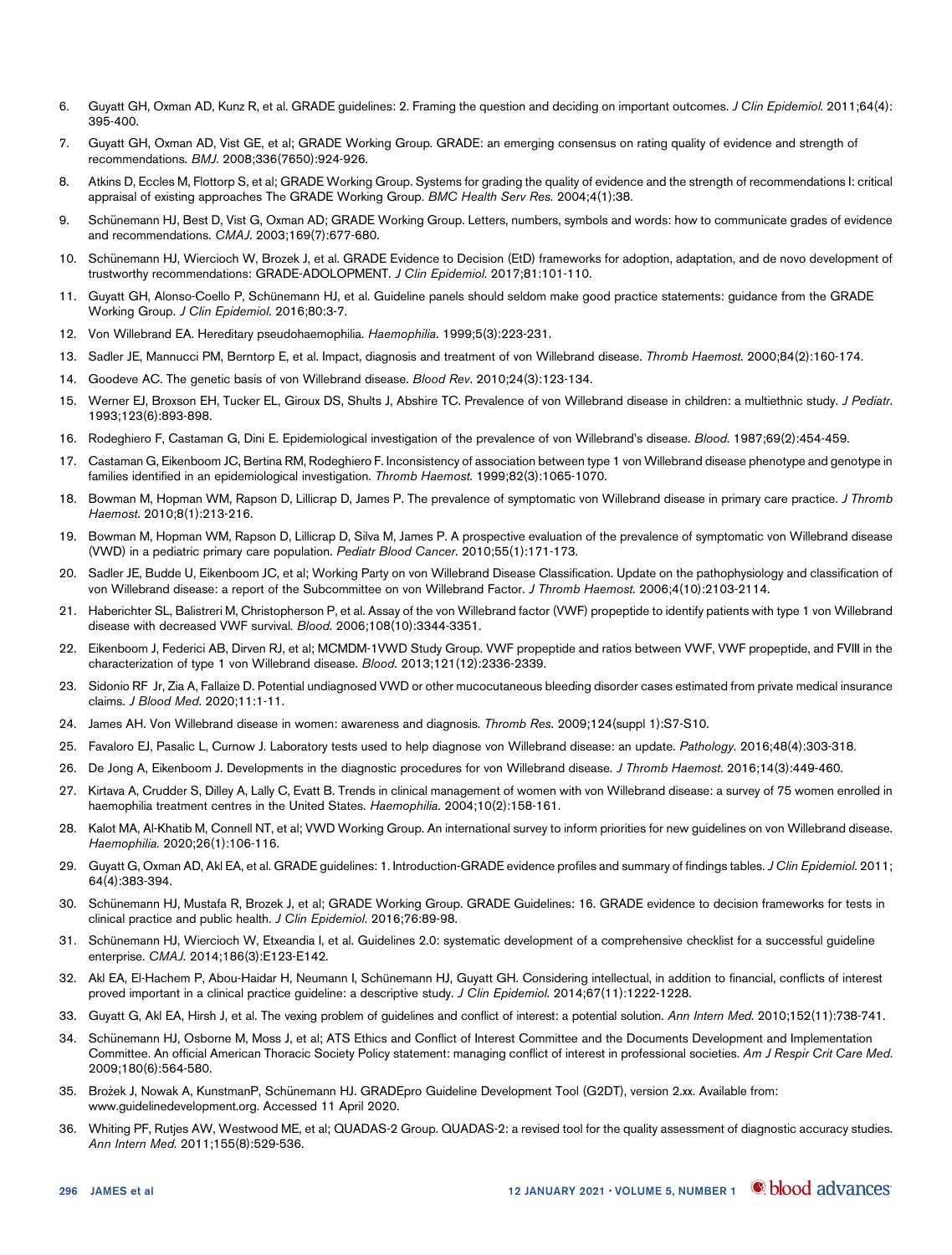- 37. Schünemann HJ, Mustafa RA, Brozek J, et al; GRADE Working Group. GRADE guidelines: 22. The GRADE approach for tests and strategies-from test accuracy to patient-important outcomes and recommendations. J Clin Epidemiol. 2019;111:69-82.
- 38. Schünemann HJ, Mustafa RA, Brozek J, et al; GRADE Working Group. GRADE guidelines: 21 part 2. Test accuracy: inconsistency, imprecision, publication bias, and other domains for rating the certainty of evidence and presenting it in evidence profiles and summary of findings tables. J Clin Epidemiol. 2020;122:142-152.
- 39. Schünemann HJ, Mustafa RA, Brozek J, et al; GRADE Working Group. GRADE guidelines: 21 part 1. Study design, risk of bias, and indirectness in rating the certainty across a body of evidence for test accuracy. J Clin Epidemiol. 2020;122:129-141.
- 40. Hayward CP, Moffat KA, Liu Y. Laboratory investigations for bleeding disorders. Semin Thromb Hemost. 2012;38(7):742-752.
- 41. Quiroga T, Goycoolea M, Panes O, et al. High prevalence of bleeders of unknown cause among patients with inherited mucocutaneous bleeding. A prospective study of 280 patients and 299 controls. Haematologica. 2007;92(3):357-365.
- 42. Eikenboom J, Van Marion V, Putter H, et al. Linkage analysis in families diagnosed with type 1 von Willebrand disease in the European study, molecular and clinical markers for the diagnosis and management of type 1 VWD. J Thromb Haemost. 2006;4(4):774-782.
- 43. O'Brien LA, James PD, Othman M, et al; Association of Hemophilia Clinic Directors of Canada. Founder von Willebrand factor haplotype associated with type 1 von Willebrand disease. Blood. 2003;102(2):549-557.
- 44. Bowman M, Riddel J, Rand ML, Tosetto A, Silva M, James PD. Evaluation of the diagnostic utility for von Willebrand disease of a pediatric bleeding questionnaire. J Thromb Haemost. 2009;7(8):1418-1421.
- 45. Bowman M, Mundell G, Grabell J, et al. Generation and validation of the Condensed MCMDM-1VWD Bleeding Questionnaire for von Willebrand disease. J Thromb Haemost. 2008;6(12):2062-2066.
- 46. Deforest M, Grabell J, Albert S, et al. Generation and optimization of the self-administered bleeding assessment tool and its validation as a screening test for von Willebrand disease. Haemophilia. 2015;21(5):e384-e388.
- 47. Malec LM, Moore CG, Bennett CM, et al. Validation study of the composite score to identify von Willebrand disease in children. J Pediatr Hematol Oncol. 2016;38(2):139-142.
- 48. Bidlingmaier C, Grote V, Budde U, Olivieri M, Kurnik K. Prospective evaluation of a pediatric bleeding questionnaire and the ISTH bleeding assessment tool in children and parents in routine clinical practice. J Thromb Haemost. 2012;10(7):1335-1341.
- 49. Philipp CS, Faiz A, Dowling NF, et al. Development of a screening tool for identifying women with menorrhagia for hemostatic evaluation. Am J Obstet Gynecol. 2008;198(2):163.e1-163.e8.
- 50. Marcus PD, Nire KG, Grooms L, Klima J, O'Brien SH. The power of a standardized bleeding score in diagnosing paediatric type 1 von Willebrand's disease and platelet function defects. Haemophilia. 2011;17(2):223-227.
- 51. James PD, Mahlangu J, Bidlingmaier C, et al; Global Emerging HEmostasis Experts Panel (GEHEP). Evaluation of the utility of the ISTH-BAT in haemophilia carriers: a multinational study. Haemophilia. 2016;22(6):912-918.
- 52. Rodeghiero F, Castaman G, Tosetto A, et al. The discriminant power of bleeding history for the diagnosis of type 1 von Willebrand disease: an international, multicenter study. [published correction appears in J Thromb Haemost. 2006;4(4):925] J Thromb Haemost. 2005;3(12): 2619-2626.
- 53. Rodeghiero F, Tosetto A, Abshire T, et al; ISTH/SSC joint VWF and Perinatal/Pediatric Hemostasis Subcommittees Working Group. ISTH/SSC bleeding assessment tool: a standardized questionnaire and a proposal for a new bleeding score for inherited bleeding disorders. J Thromb Haemost. 2010;8(9):2063-2065.
- 54. Bodo I, Eikenboom J, Montgomery R, Patzke J, Schneppenheim R, Di Paola J; von Willebrand factor Subcommittee of the Standardization and Scientific ´ Committee of the International Society for Thrombosis and Haemostasis. Platelet-dependent von Willebrand factor activity. Nomenclature and methodology: communication from the SSC of the ISTH. J Thromb Haemost. 2015;13(7):1345-1350.
- 55. Laffan MA, Lester W, O'Donnell JS, et al. The diagnosis and management of von Willebrand disease: a United Kingdom Haemophilia Centre Doctors Organization guideline approved by the British Committee for Standards in Haematology. Br J Haematol. 2014;167(4):453-465.
- 56. Boender J, Eikenboom J, van der Bom JG, et al; WiN Study Group. Clinically relevant differences between assays for von Willebrand factor activity. J Thromb Haemost. 2018;16(12):2413-2424.
- 57. Costa-Pinto J, Pérez-Rodríguez A, del C Goméz-del-Castillo M, et al. Diagnosis of inherited von Willebrand disease: comparison of two methodologies and analysis of the discrepancies. Haemophilia. 2014;20(4):559-567.
- 58. Sagheer S, Rodgers S, Yacoub O, Dauer R, Mcrae S, Duncan E. Comparison of von Willebrand factor (VWF) activity levels determined by HemosIL AcuStar assay and HemosIL LIA assay with ristocetin cofactor assay by aggregometry. Haemophilia. 2016;22(3):e200-e207.
- 59. Vangenechten I, Mayger K, Smejkal P, et al. A comparative analysis of different automated von Willebrand factor glycoprotein Ib-binding activity assays in well typed von Willebrand disease patients. J Thromb Haemost. 2018;16(7):1268-1277.
- 60. Flood VH, Friedman KD, Gill JC, et al. No increase in bleeding identified in type 1 VWD subjects with D1472H sequence variation. Blood. 2013;121(18): 3742-3744.
- 61. Flood VH, Gill JC, Morateck PA, et al. Common VWF exon 28 polymorphisms in African Americans affecting the VWF activity assay by ristocetin cofactor. Blood. 2010;116(2):280-286.
- 62. Sanders YV, Giezenaar MA, Laros-van Gorkom BA, et al; WiN study group. von Willebrand disease and aging: an evolving phenotype. J Thromb Haemost. 2014;12(7):1066-1075.
- 63. Borghi M, Guglielmini G, Mezzasoma AM, et al. Increase of von Willebrand factor with aging in type 1 von Willebrand disease: fact or fiction? Haematologica. 2017;102(11):e431-e433.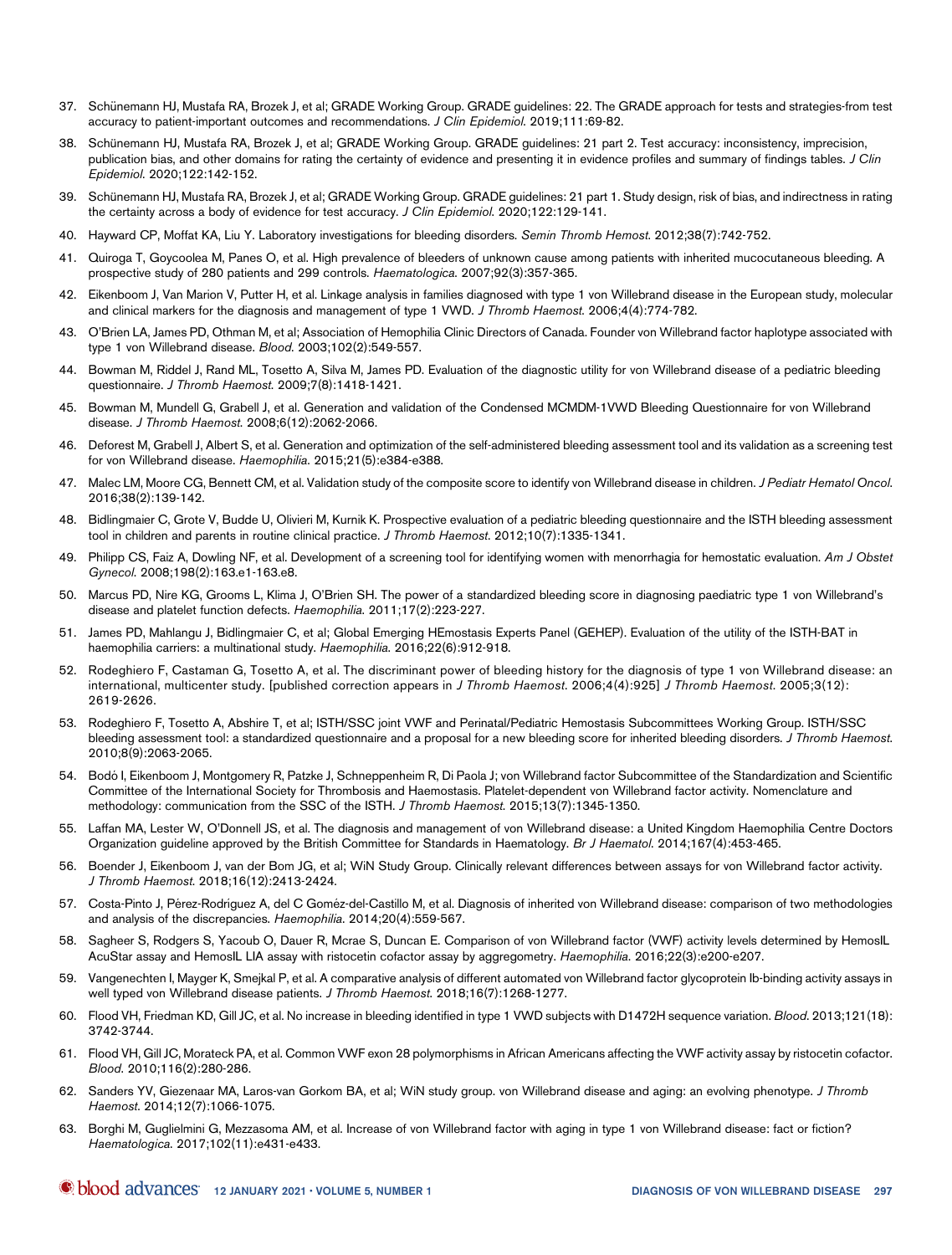- 64. Nummi V, Lassila R, Joutsi-Korhonen L, Armstrong E, Szanto T. Comprehensive re-evaluation of historical von Willebrand disease diagnosis in association with whole blood platelet aggregation and function. Int J Lab Hematol. 2018;40(3):304-311.
- 65. Lavin M, Aguila S, Schneppenheim S, et al. Novel insights into the clinical phenotype and pathophysiology underlying low VWF levels. Blood. 2017; 130(21):2344-2353.
- 66. Rydz N, Grabell J, Lillicrap D, James PD. Changes in von Willebrand factor level and von Willebrand activity with age in type 1 von Willebrand disease. Haemophilia. 2015;21(5):636-641.
- 67. Abou-Ismail MY, Ogunbayo GO, Secic M, Kouides PA. Outgrowing the laboratory diagnosis of type 1 von Willebrand disease: a two decade study. Am J Hematol. 2018;93(2):232-237.
- 68. Gill JC, Endres-Brooks J, Bauer PJ, Marks WJ Jr, Montgomery RR. The effect of ABO blood group on the diagnosis of von Willebrand disease. Blood. 1987;69(6):1691-1695.
- 69. Flood VH, Christopherson PA, Gill JC, et al. Clinical and laboratory variability in a cohort of patients diagnosed with type 1 VWD in the United States. Blood. 2016;127(20):2481-2488.
- 70. James PD, Notley C, Hegadorn C, et al. The mutational spectrum of type 1 von Willebrand disease: Results from a Canadian cohort study. Blood. 2007; 109(1):145-154.
- 71. Bucciarelli P, Siboni SM, Stufano F, et al. Predictors of von Willebrand disease diagnosis in individuals with borderline von Willebrand factor plasma levels. J Thromb Haemost. 2015;13(2):228-236.
- 72. Tosetto A, Rodeghiero F, Castaman G, et al. Impact of plasma von Willebrand factor levels in the diagnosis of type 1 von Willebrand disease: results from a multicenter European study (MCMDM-1VWD). J Thromb Haemost. 2007;5(4):715-721.
- 73. Goodeve A, Eikenboom J, Castaman G, et al. Phenotype and genotype of a cohort of families historically diagnosed with type 1 von Willebrand disease in the European study, Molecular and Clinical Markers for the Diagnosis and Management of Type 1 von Willebrand Disease (MCMDM-1VWD) [published correction appears in Blood. 2008;111(6):3299-300]. Blood. 2007;109(1):112-121.
- 74. Quiroga T, Goycoolea M, Belmont S, et al. Quantitative impact of using different criteria for the laboratory diagnosis of type 1 von Willebrand disease. J Thromb Haemost. 2014;12(8):1238-1243.
- 75. Nichols WL, Rick ME, Ortel TL, et al. Clinical and laboratory diagnosis of von Willebrand disease: a synopsis of the 2008 NHLBI/NIH guidelines. Am J Hematol. 2009;84(6):366-370.
- 76. Alexander PE, Gionfriddo MR, Li SA, et al. A number of factors explain why WHO guideline developers make strong recommendations inconsistent with GRADE guidance. J Clin Epidemiol. 2016;70:111-122.
- 77. Casonato A, Pontara E, Sartorello F, et al. Reduced von Willebrand factor survival in type Vicenza von Willebrand disease. Blood. 2002;99(1):180-184.
- 78. Sztukowska M, Gallinaro L, Cattini MG, et al. Von Willebrand factor propeptide makes it easy to identify the shorter Von Willebrand factor survival in patients with type 1 and type Vicenza von Willebrand disease. Br J Haematol. 2008;143(1):107-114.
- 79. Haberichter SL, Castaman G, Budde U, et al. Identification of type 1 von Willebrand disease patients with reduced von Willebrand factor survival by assay of the VWF propeptide in the European study: molecular and clinical markers for the diagnosis and management of type 1 VWD (MCMDM-1VWD). Blood. 2008;111(10):4979-4985.
- 80. Stufano F, Boscarino M, Bucciarelli P, et al. Evaluation of the utility of von Willebrand factor propeptide in the differential diagnosis of von Willebrand disease and acquired von Willebrand syndrome. Semin Thromb Hemost. 2019;45(1):36-42.
- 81. de Maistre E, Volot F, Mourey G, et al. Performance of two new automated assays for measuring von Willebrand activity: HemosIL AcuStar and Innovance. Thromb Haemost. 2014;112(4):825-830.
- 82. Chen D, Tange JI, Meyers BJ, Pruthi RK, Nichols WL, Heit JA. Validation of an automated latex particle-enhanced immunoturbidimetric von Willebrand factor activity assay. J Thromb Haemost. 2011;9(10):1993-2002.
- 83. James PD, Notley C, Hegadorn C, et al; Association of Hemophilia Clinic Directors of Canada. Challenges in defining type 2M von Willebrand disease: results from a Canadian cohort study. J Thromb Haemost. 2007;5(9):1914-1922.
- 84. Caron C, Hilbert L, Vanhoorelbeke K, Deckmyn H, Goudemand J, Mazurier C. Measurement of von Willebrand factor binding to a recombinant fragment of glycoprotein Ibalpha in an enzyme-linked immunosorbent assay-based method: performances in patients with type 2B von Willebrand disease. Br J Haematol. 2006;133(6):655-663.
- 85. Adcock DM, Bethel M, Valcour A. Diagnosing von Willebrand disease: a large reference laboratory's perspective. Semin Thromb Hemost. 2006;32(5): 472-479.
- 86. Ni Y, Nesrallah J, Agnew M, Geske FJ, Favaloro EJ. Establishment and characterization of a new and stable collagen-binding assay for the assessment of von Willebrand factor activity. Int J Lab Hematol. 2013;35(2):170-176.
- 87. Perez-Rodriquez A, Batlle J, Corrales I, et al. Role of multimeric analysis of von Willebrand factor (VWF) in von Willebrand disease (VWD) diagnosis: lessons from the PCM-EVW-ES Spanish project. PLoS One. 2018;13(6):e0197876.
- 88. Popov J, Zhukov O, Ruden S, Zeschmann T, Sferruzza A, Sahud M. Performance and clinical utility of a commercial von Willebrand factor collagen binding assay for laboratory diagnosis of von Willebrand disease. Clin Chem. 2006;52(10):1965-1967.
- 89. Jousselme E, Jourdy Y, Rugeri L, Négrier C, Nougier C. Comparison of an automated chemiluminescent assay to a manual ELISA assay for determination of von Willebrand Factor collagen binding activity on VWD plasma patients previously diagnosed through molecular analysis of VWF. Int J Lab Hematol. 2018;40(1):77-83.
- Bowyer AE, Goodfellow KJ, Seidel H, et al. Evaluation of a semi-automated von Willebrand factor multimer assay, the Hydragel 5 von Willebrand multimer, by two European centers. Res Pract Thromb Haemost. 2018;2(4):790-799.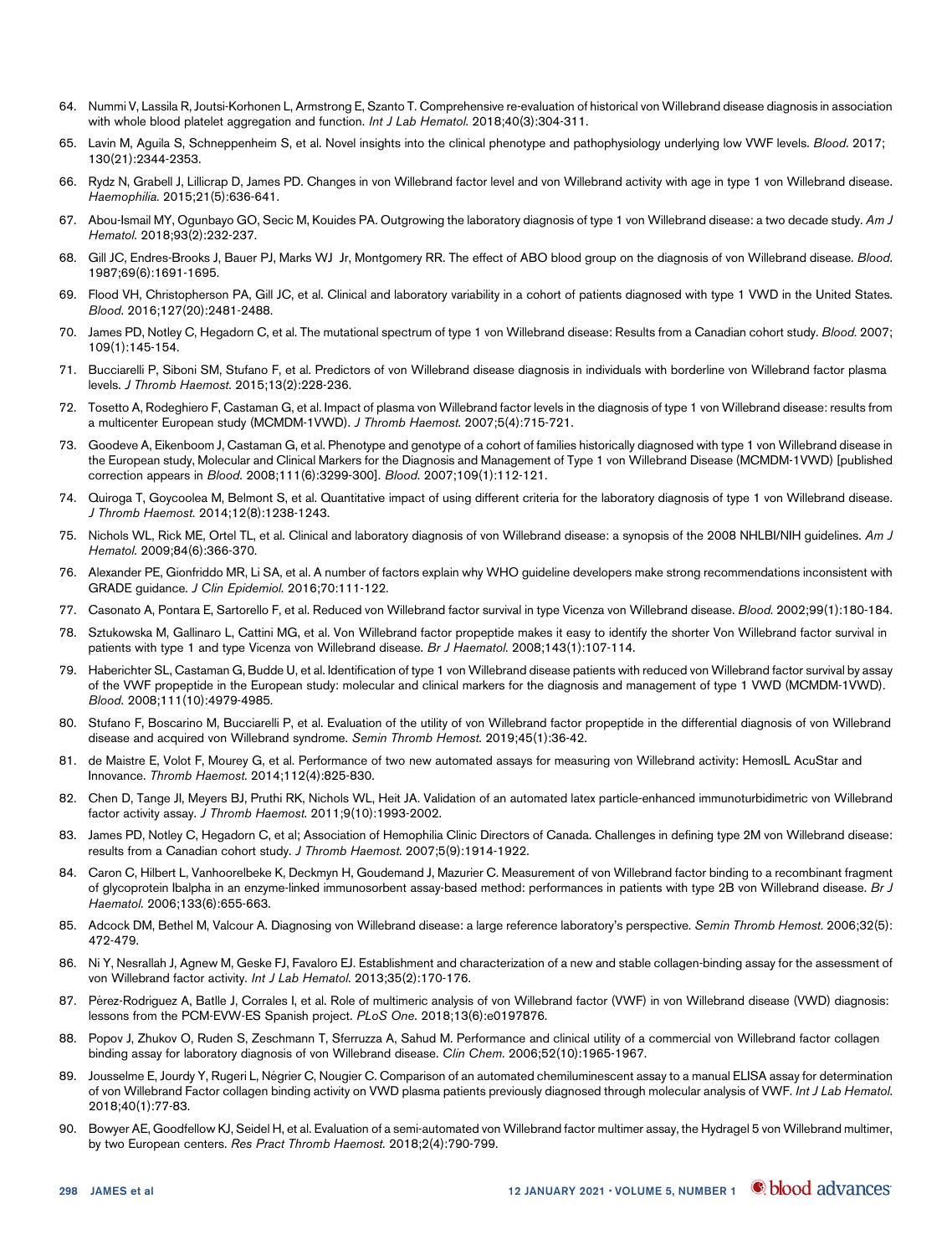- 91. Federici AB, Canciani MT, Forza I, Cozzi G. Ristocetin cofactor and collagen binding activities normalized to antigen levels for a rapid diagnosis of type 2 von Willebrand disease–single center comparison of four different assays. Thromb Haemost. 2000;84(6):1127-1128.
- 92. Flood VH, Gill JC, Friedman KD, et al; Zimmerman Program Investigators. Collagen binding provides a sensitive screen for variant von Willebrand disease. Clin Chem. 2013;59(4):684-691.
- 93. Riddell AF, Jenkins PV, Nitu-Whalley IC, McCraw AH, Lee CA, Brown SA. Use of the collagen-binding assay for von Willebrand factor in the analysis of type 2M von Willebrand disease: a comparison with the ristocetin cofactor assay. Br J Haematol. 2002;116(1):187-192.
- 94. Federici AB, Mannucci PM, Castaman G, et al. Clinical and molecular predictors of thrombocytopenia and risk of bleeding in patients with von Willebrand disease type 2B: a cohort study of 67 patients. Blood. 2009;113(3):526-534.
- 95. Freitas SDS, Rezende SM, de Oliveira LC, et al. Genetic variants of VWF gene in type 2 von Willebrand disease. Haemophilia. 2019;25(2):e78-e85.
- 96. Casaña P, Martínez F, Espinós C, Haya S, Lorenzo JI, Aznar JA. Search for mutations in a segment of the exon 28 of the human von Willebrand factor gene: new mutations, R1315C and R1341W, associated with type 2M and 2B variants. Am J Hematol. 1998;59(1): 57-63.
- 97. Cooney KA, Nichols WC, Bruck ME, et al. The molecular defect in type IIB von Willebrand disease. Identification of four potential missense mutations within the putative GpIb binding domain. J Clin Invest. 1991;87(4):1227-1233.
- Facey DA, Favaloro EJ, Maxwell E, Baker R, Hertzberg MS. Type 2B von Willebrand's disease in thirteen individuals from five unrelated Australian families: phenotype and genotype correlations. Am J Hematol. 2000;63(4):197-199.
- 99. Wood N, Standen GR, Bowen DJ, et al. UHG-based mutation screening in type 2B von Willebrand's disease: detection of a candidate mutation Ser547Phe. Thromb Haemost. 1996;75(2):363-367.
- 100. Woods AI, Kempfer, AC, Paiva J, et al. Phenotypic parameters in genotypically selected type 2B von Willebrand disease patients: a large, single-center experience including a new novel mutation. Semin Thromb Hemost. 2017;43(1):92-100.
- 101. Alvarez-Laderas I, Núñez R, Jiménez-Bárcenas R, et al. The spectrum of mutations in southern Spanish patients with von Willebrand disease. Haemophilia. 2015;21(3):e240-e242.
- 102. Batlle J, Pérez-Rodríguez A, Corrales I, et al. Molecular and clinical profile of von Willebrand disease in Spain (PCM-EVW-ES): proposal for a new diagnostic paradigm. Thromb Haemost. 2016;115(1):40-50.
- 103. Borras N, Battle J, Perez-Rodriguez A, et al. Molecular and clinical profile of von Willebrand disease in Spain (PCM-EVW-ES): comprehensive genetic analysis by next-generation sequencing of 480 patients. Haematologica. 2017;102(12):2005-2014.
- 104. Kaur H, Ozelo M, Scovil S, James PD, Othman M. Systematic analysis of bleeding phenotype in PT-VWD compared to type 2B VWD using an electronic bleeding questionnaire. Clin Appl Thromb Hemost. 2014;20(8):765-771.
- 105. Veyradier A, Boisseau P, Fressinaud E, et al; French Reference Center for von Willebrand disease. A laboratory phenotype/genotype correlation of 1167 French patients from 670 families with von Willebrand disease: a new epidemiologic picture. Medicine (Baltimore). 2016;95(11):e3038.
- 106. Shen M-C, Chen M, Ma G-C, et al. De novo mutation and somatic mosaicism of gene mutation in type 2A, 2B and 2M VWD. Thromb J. 2016;14(suppl 1):36.
- 107. Taylor SL, Bromidge E, Savidge GF, Alhag A. Evaluation of an automated screening assay for von Willebrand disease type 2N. Clin Lab Haematol. 2002; 24(6):369-375.
- 108. Bowen DJ, Standen GR, Mazurier C, et al. Type 2N von Willebrand disease: rapid genetic diagnosis of G2811A (R854Q), C2696T (R816W), T2701A (H817Q) and G2823T (C858F)–detection of a novel candidate type 2N mutation: C2810T (R854W). Thromb Haemost. 1998;80(1): 32-36.
- 109. Caron C, Mazurier C, Goudemand J. Large experience with a factor VIII binding assay of plasma von Willebrand factor using commercial reagents. Br J Haematol. 2002;117(3):716-718.
- 110. Casonato A, Pontara E, Sartorello F, et al. Identifying carriers of type 2N von Willebrand disease: procedures and significance. Clin Appl Thromb Hemost. 2007;13(2):194-200.
- 111. Casonato A, Pontara E, Zerbinati P, Zucchetto A, Girolami A. The evaluation of factor VIII binding activity of von Willebrand factor by means of an ELISA method: significance and practical implications. Am J Clin Pathol. 1998;109(3):347-352.
- 112. Casonato A, Galletta E, Sarolo L, Daidone V.Type 2N von Willebrand disease: characterization and diagnostic difficulties. Haemophilia. 2018;24(1): 134-140.
- 113. Corrales I, Ram´ırez L, Altisent C, Parra R, Vidal F. Rapid molecular diagnosis of von Willebrand disease by direct sequencing. Detection of 12 novel putative mutations in VWF gene. Thromb Haemost. 2009;101(3):570-576.
- 114. Hampshire DJ, Abuzenadah AM, Cartwright A, et al. Identification and characterisation of mutations associated with von Willebrand disease in a Turkish patient cohort. Thromb Haemost. 2013;110(2):264-274.
- 115. Rodgers SE, Lerda NV, Favaloro EJ, et al. Identification of von Willebrand disease type 2N (Normandy) in Australia: a cross-laboratory investigation using different methods. Am J Clin Pathol. 2002;118(2):269-276.
- 116. Schneppenheim R, Budde U, Krey S, et al. Results of a screening for von Willebrand disease type 2N in patients with suspected haemophilia A or von Willebrand disease type 1. Thromb Haemost. 1996;76(4):598-602.
- 117. Veyradier A, Caron C, Ternisien C, Wolf M, Trossaert M, Fressinaud E, Goudemand J. Validation of the first commercial ELISA for type 2N von Willebrand's disease diagnosis. Haemophilia. 2011;17(6):944-951.
- 118. Wang QY, Song J, Gibbs RA, Boerwinkle E, Dong JF, Yu FL. Characterizing polymorphisms and allelic diversity of von Willebrand factor gene in the 1000 Genomes. J Thromb Haemost. 2013;11(2):261-269.